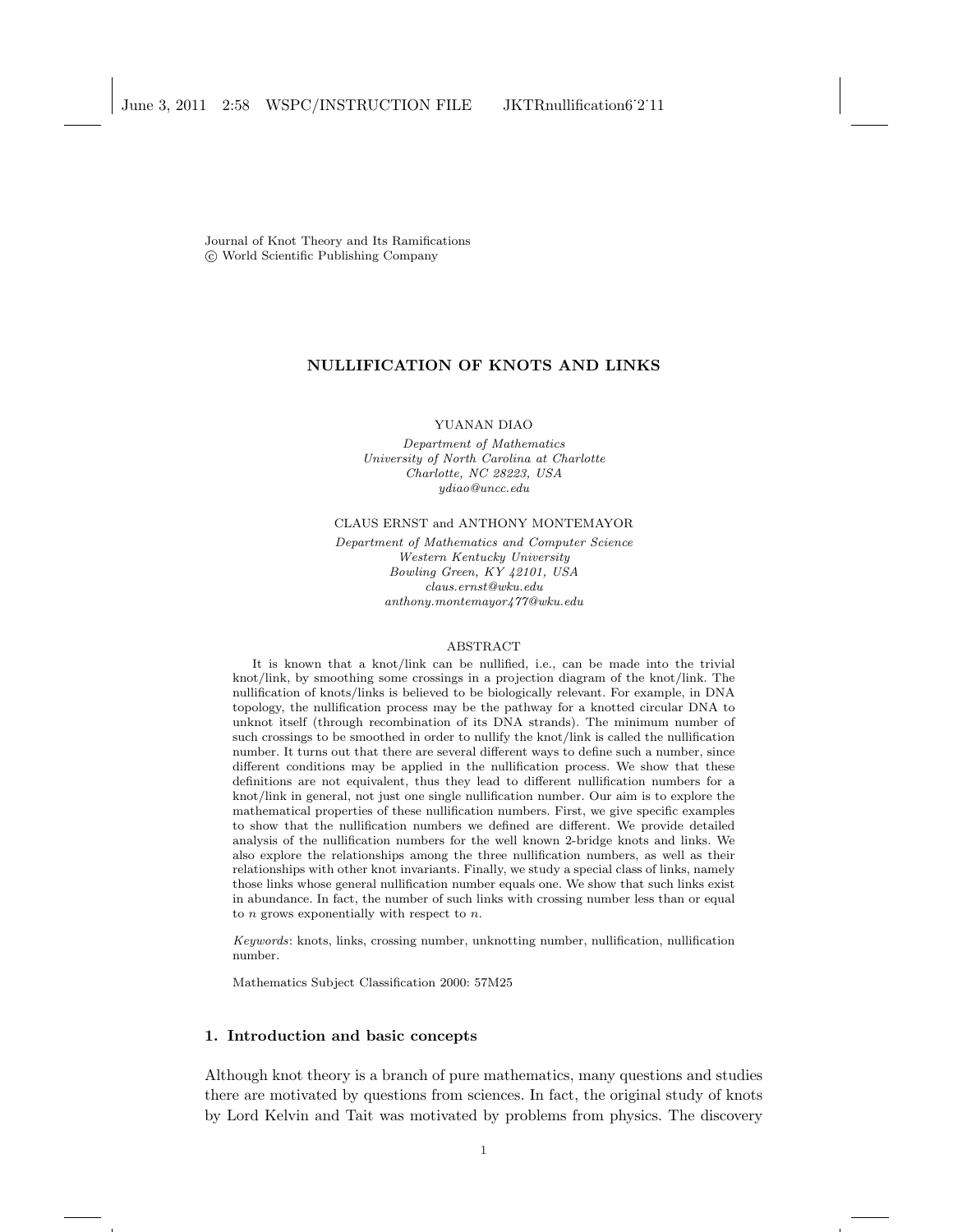of DNA knots in recent decades is a late example of a source of many interesting new questions and research topics in knot theory. It turned out that the topology of the circular DNA plays a very important role in the properties of the DNA. Various geometric and topological complexity measures of DNA knots that are believed to be biologically relevant, such as the knot types, the 3D writhe, the average crossing numbers, the average radius of gyration, have been studied. In this paper, we are interested in another geometric/topological measure of knots and links called the *nullification number*, which is also believed to be biologically relevant [2,11]. Intuitively, this number measures how easily a knotted circular DNA can unknot itself through recombination of its DNA strands. It turns out that there are several different ways to define such a number. These different definitions lead to different versions of a nullification number that are related. Our aim is to explore the mathematical properties of the different versions of the nullification number. In this section, we will outline a brief introduction to basic knot theory concepts. In Section 2, we will give precise definitions for three different versions of a nullification number. In Section 3, we will study the nullification number for a well known class of knots called the class of Montesinos knots and links. In Section 4, we explore the relationships among the three versions of a nullification number, as well as their relationships with other knot invariants. In particular, we give examples to show that the three versions of a nullification number defined here are indeed different. In Section 5, we study a special class of links, namely the links whose general nullification number equals one. There we show that such links exist in abundance. In fact, the number of such links with crossing number less than or equal to n grows exponentially with respect to n.

Let  $K$  be a tame link, that is,  $K$  is a collection of several piece-wise smooth simple closed curves in  $\mathbb{R}^3$ . In the particular case that K contains only one component, it is called a knot instead. However through out this paper a link always includes the special case that it may be a knot, unless otherwise stated. A link is oriented if each component of the link has an orientation. Intuitively, if one can continuously deform a tame link  $K_1$  to another tame link  $K_2$  (in  $\mathbb{R}^3$ ), then  $K_1$ and  $K_2$  are considered equivalent links in the topological sense. The corresponding continuous deformation is called an *ambient isotopy*, and  $K_1$ ,  $K_2$  are said to be ambient isotopic to each other. The set of all (tame) links that are ambient isotopic to each other is called a *link type*. For a fixed link (type)  $K$ , a link diagram of K is a projection of a member  $K \in \mathcal{K}$  onto a plane. Such a projection  $p: K \subset R^3 \to D \subset R^2$  is regular if the set of points  $\{x \in D : |p^{-1}(x)| > 1\}$  is finite and there is no x in D for which  $|p^{-1}(x)| > 2$ . In other words, in the diagram no more than two arcs of  $D$  cross at any point in the projection and there are only finitely many points where the arcs cross each other. A point where two arcs of  $D$ cross each other is called a crossing point, or just a crossing of D. The number of crossings in D not only depends on the link type  $K$ , it also depends on the geometrical shape of the member K representing  $K$  and the projection direction chosen.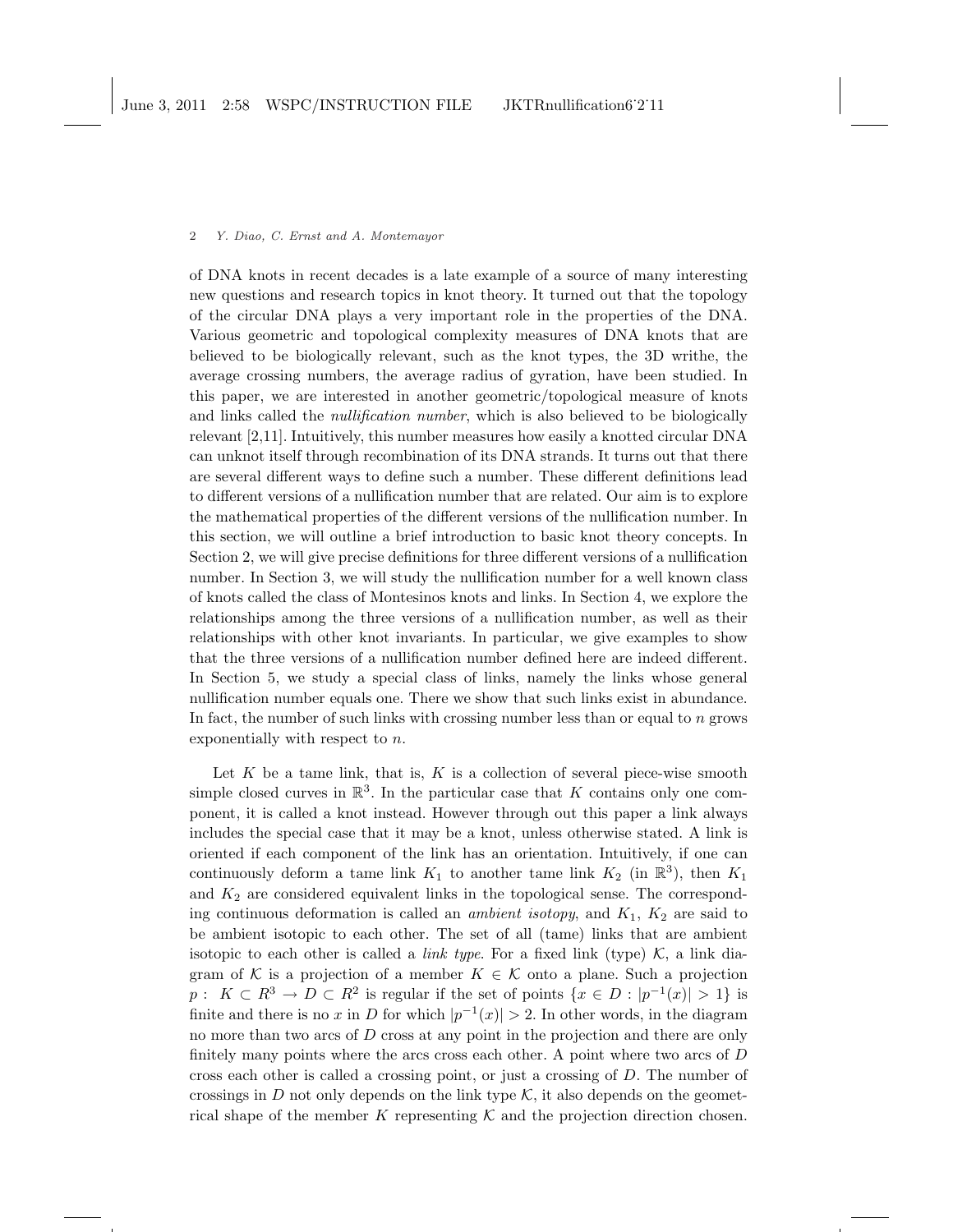The minimum number of crossings in all regular projections of all members of  $K$ is called the *crossing number* of the link type K and is denoted by  $Cr(K)$ . For any member K of K, we also write  $Cr(K) = Cr(K)$ . Of course, by this definition, if  $K_1$  and  $K_2$  are of the same link type, then we have  $Cr(K_1) = Cr(K_2)$ . However, it may be the case that for a member K of  $K$ , none of the regular projections of K has crossing number  $Cr(\mathcal{K})$ . A diagram D of a link  $K \in \mathcal{K}$  is minimum if the number of crossings in the diagram equals  $Cr(\mathcal{K})$ . We will often call D a minimum projection diagram. A link diagram is alternating if one encounters over-passes and under-passes alternatingly when traveling along the link projection. A diagram D is said to be *reducible* if there exists a crossing point in  $D$  such that removing this crossing point makes the remaining diagram two disconnected parts. D is reduced if it is not reducible. A link is alternating if it has a reduced alternating diagram. A famous result derived from the Jones polynomial is that the crossing number of an alternating link  $K$  equals the number of crossings in any of its reduced alternating diagram since each diagram is minimum. For example the diagram of the knot  $\mathcal{K}_1$ in Figure 1 is minimum.

A link  $K$  is called a *composite link* if a member of it can be obtained by cutting open two nontrivial links  $K_1$  and  $K_2$  and reconnecting the strings as shown in Figure 1. The resulting link is written as  $K = K_1 \# K_2$  and  $K_1$ ,  $K_2$  are called the connected sum components of  $K$ . Of course a link can have more than two connected sum components. A link  $K$  that is not a composite link is called a *prime link*.



Fig. 1. A composite knot  $K = K_1 \# K_2$ .

In the case of alternating links, any two minimum projection diagrams D and D' of the same alternating link  $\mathcal K$  are flype equivalent, that is, D can be changed to  $D'$  through a finite sequence of flypes [19,20] (see Figure 2).

Let c be a crossing in an alternating diagram  $D$ . The flyping circuit of c is defined as the unique decomposition of D into crossings  $c_1, c_2, \ldots, c_m, m \ge 1$  and tangle diagrams  $T_1, T_2, \ldots, T_r, r \geq 0$  joined together as shown in Figure 3 such that (i)  $c = c_i$  for some i and (ii) the  $T_i$  are minimum with respect to the pattern.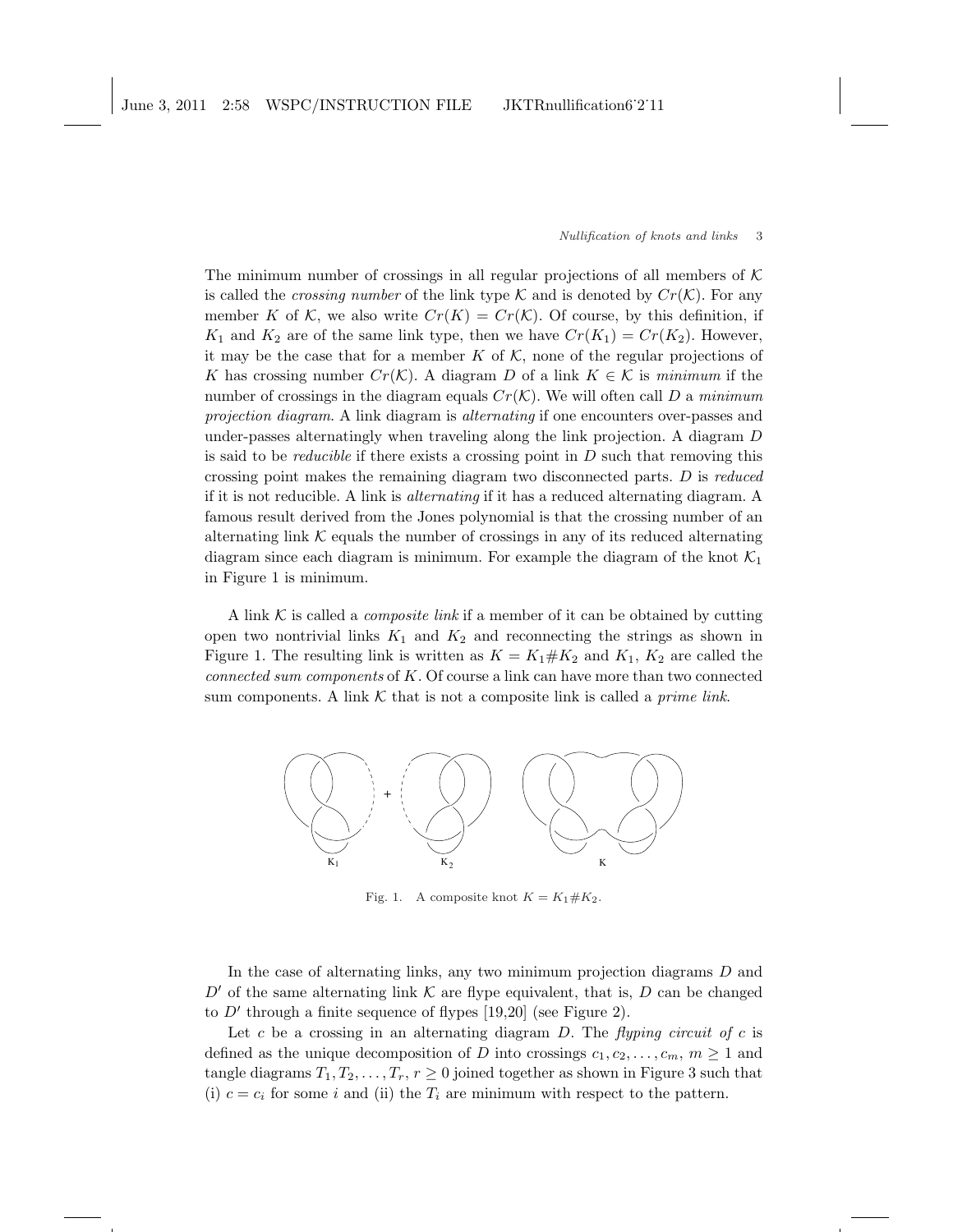

Fig. 2. A single flype. T denotes a part of the diagram that is rotated by 180 degrees by the flype.



Fig. 3. A flyping circuit. Any crossing in the flyping circuit can be flyped to any position between tangles  $T_i$  and  $T_{i+1}$ .

# 2. Definitions of Nullification Numbers

Let D be a regular diagram of an oriented link  $\mathcal K$ . A crossing in D is said to be smoothed if the strands of  $D$  at the crossing are cut and re-connected as shown in Figure 4. If every crossing in  $D$  is smoothed, the result will be a collection of disjoint (topological) circles without self intersections. These are called the Seifert circles of D. Of course the set of Seifert circles of D represents a trivial link diagram. However, it is not necessary to smooth every crossing of  $D$  to make it a trivial link diagram. For example, if a diagram has only one crossing, or only two crossing with only one component, then the diagram is already a trivial link diagram. So the minimum number of crossings needed to be smoothed in order to turn D into a trivial link diagram is strictly less than the number of crossings in D. This minimum number is called the *nullification number* of the diagram  $D$ , which we will write as  $n_D$ . Notice that  $n_D$  is not a link invariant since different diagrams (of the same link) may have different nullification numbers. In order to define a number that is a link invariant, we would have to consider the set of all diagrams of a link. Depending on how we choose to smooth the crossings in the process, we may then get different versions of nullification numbers. This approach is in a way similar to the how different versions of unknotting numbers are defined in [9].



Fig. 4. The smoothing of a single crossing.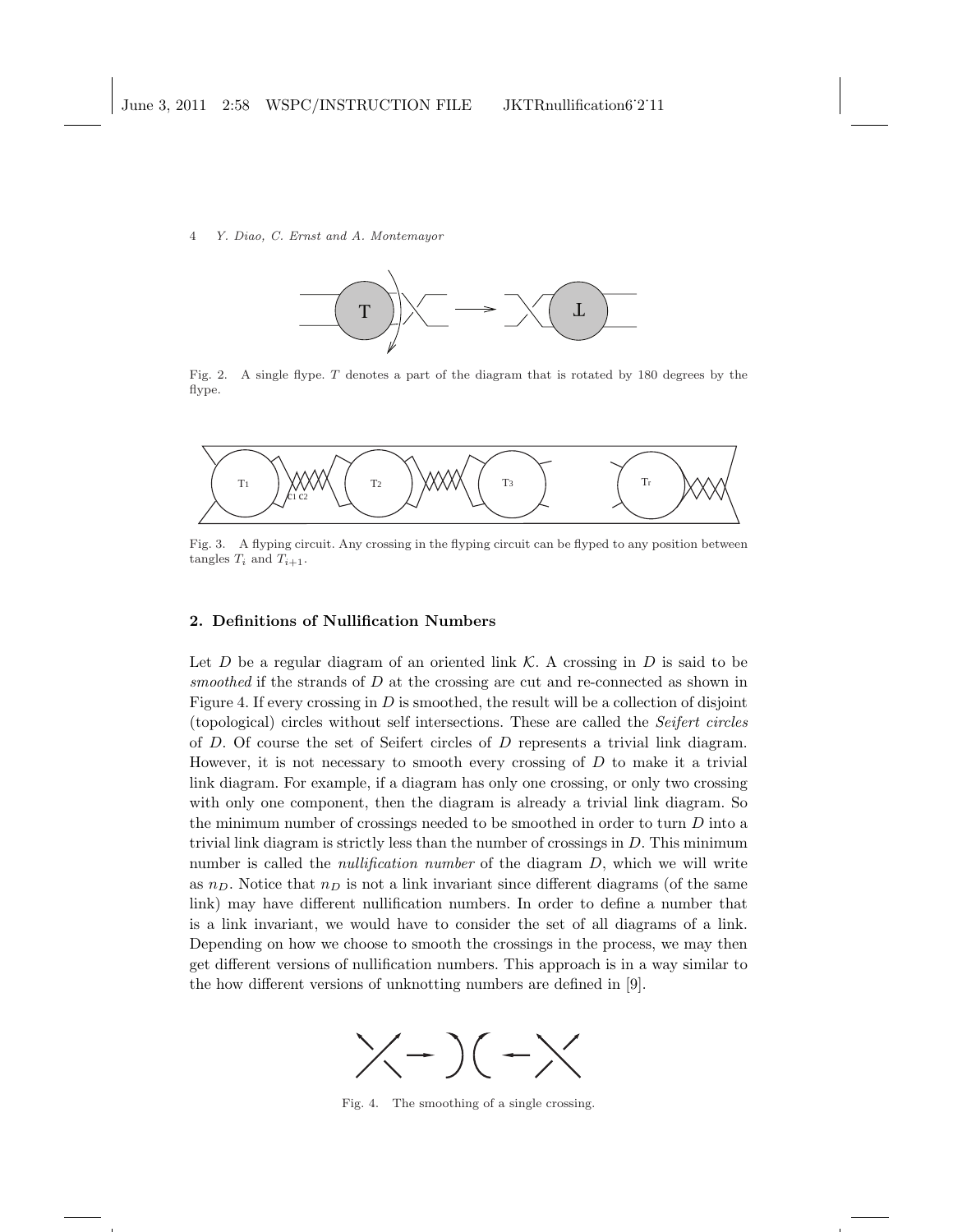June 3, 2011 2:58 WSPC/INSTRUCTION FILE JKTRnullification6˙2˙11

#### Nullification of knots and links 5

Let  $K$  be an oriented link and D be a (regular) diagram of  $K$ . Choose some crossings in  $D$  and smooth them. This results in a new diagram  $D'$  which is likely of a different link type other than  $K$ . Suppose we are allowed to deform  $D'$  (without changing its link type, of course) to a new diagram  $D_1$ . We can then again choose some crossings in  $D_1$  to smooth and repeat this process. With proper choices of the new diagrams and the crossings to be smoothed, it is easy to see that this process can always terminate into a trivial link diagram. The minimum number of crossings required to be smoothed in order to make any diagram  $D$  of  $K$  into a trivial link diagram by the above procedure is then defined as the general nullification number of K, or just the nullification number of K. We will denote it by  $n(K)$ .

On the other hand, if in the above nullification procedure, we require that the diagrams used at each step be minimum diagrams (of their corresponding link types), then the minimum number of crossings required to be smoothed in order to make any minimum diagram  $D$  of  $K$  into a trivial link diagram is defined as the restricted nullification number of K, which we will denote by  $n_r(\mathcal{K})$ .

In the case that  $D$  is a minimum diagram of  $K$ , we have already defined the nullification number  $n<sub>D</sub>$  for the diagram D, namely the minimum number of smoothing moves needed to change  $D$  into a trivial link diagram. If we take the minimum of  $n_D$  over all minimum diagrams of K, then we obtain a third nullification number of K, which we will call the *diagram nullification number* of K and will denoted it by  $n_d(\mathcal{K})$ .

By the above definitions, clearly we have

$$
n(K) \le n_r(\mathcal{K}) \le n_d(\mathcal{K}).
$$

We shall see later that these definitions of nullification numbers are indeed all different. Of the three nullification numbers, the diagram nullification number  $n_d(\mathcal{K})$ has been studied in [6,24]. Specifically, in [24] it is shown that for an alternating link K, the diagram nullification number  $n_d(\mathcal{K})$  can be computed from any reduced alternating diagram  $D$  of  $K$  using the following formula:

$$
n_d(\mathcal{K}) = Cr(D) - s(D) + 1,\t\t(2.1)
$$

where  $s(D)$  is the number of Seifert circles in D. This allows us to express the genus  $g(\mathcal{K})$  of an alternating link  $\mathcal K$  in terms of the number of Seifert circles and the nullification number by

$$
g(\mathcal{K}) = \frac{1}{2}(n_d(\mathcal{K}) - \mu + 1),
$$
\n(2.2)

where  $\mu$  is the number of components of K. On the other hand, the diagram nullification number  $n_d$  for alternating links is closely related to the HOMFLY polynomial by the following lemma. This provides an expression of  $n_d$  without having to make reference to a particular diagram.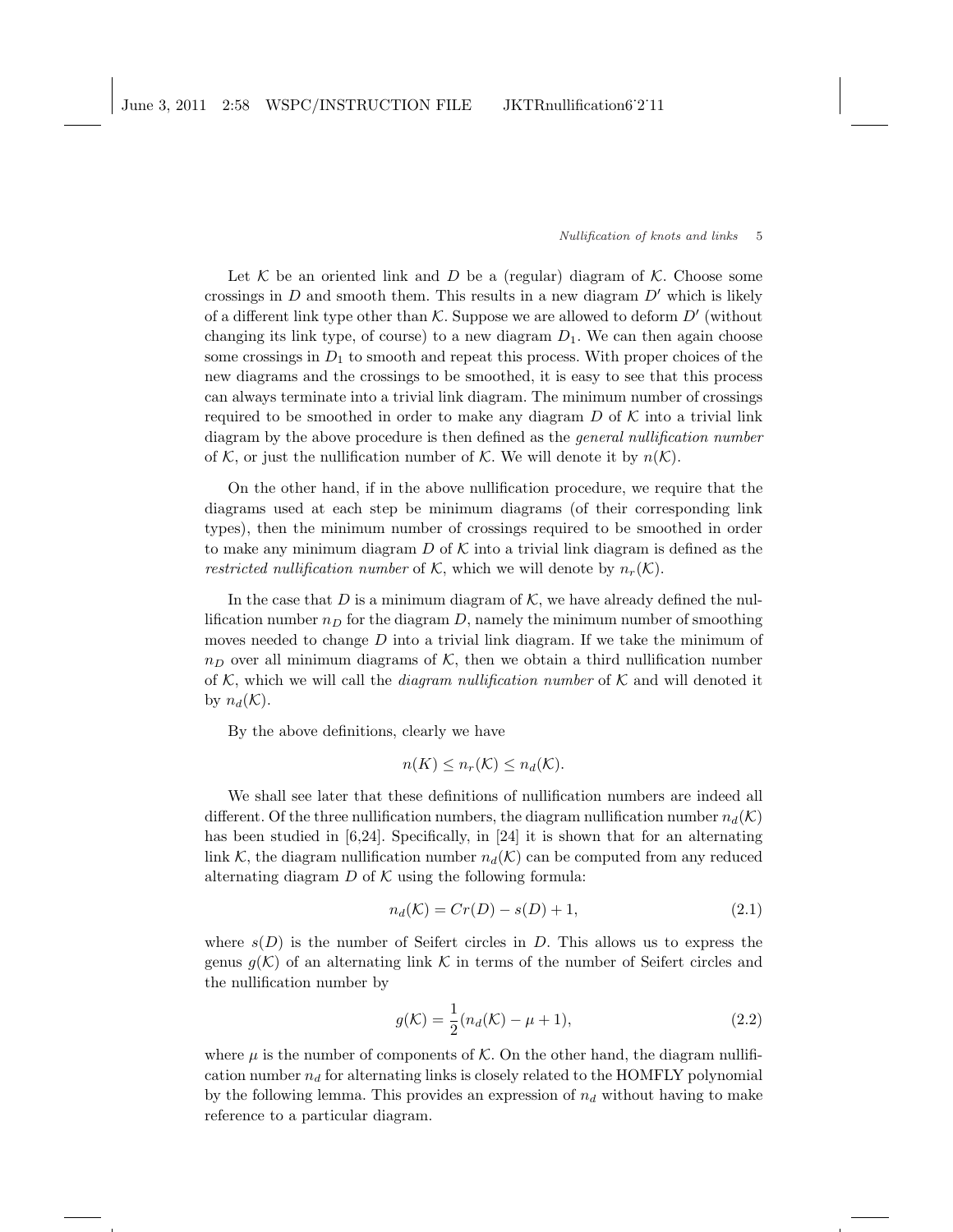**Lemma 2.1.** Let K be an alternating non-split link, then  $n_D(\mathcal{K}) = \beta_z$ , where  $\beta_z$  is the maximum degree of the variable z in the HOMFLY polynomial  $P_{\mathcal{K}}(v, z)$  of  $\mathcal{K}$ .

The result of Lemma 2.1 is given in [24]. In the following we give a short proof of the lemma, since a proof was not given in [24]. For more and detailed information regarding HOMFLY polynomial and other facts in knot theory, please refer to a standard text in knot theory such as [8].

**Proof.** For any link K with diagram D we have the inequality  $\beta_z \leq Cr(D)$  –  $s(D) + 1$ . The Conway polynomial  $C_{\mathcal{K}}(z)$  of K is related to  $P_{\mathcal{K}}(v, z)$  by the equation  $C_{\mathcal{K}}(z) = P_{\mathcal{K}}(1, z)$ . It follows that the maximum degree  $\alpha_z$  of z in  $C_{\mathcal{K}}(z)$  is at most  $\beta_z$ . Since K is alternating,  $\alpha_z = 2g(\mathcal{K}) + \mu - 1$ , where  $g(\mathcal{K})$  is the genus of K and  $\mu$  is the number of components of K. Using the Seifert algorithm on a reduced alternating diagram of  $K$  we get

$$
g(\mathcal{K}) = \frac{1}{2}(Cr(D) - s(D) - \mu) + 1.
$$

Now it follows that

$$
\alpha_z = 2g(\mathcal{K}) + \mu - 1
$$
  
=  $(Cr(D) - s(D) - \mu) + \mu + 1$   
=  $Cr(D) - s(D) + 1$   
 $\geq \beta_z$ .

Thus  $\beta_z = \alpha_z = Cr(D) - s(D) + 1 = n_D(\mathcal{K}).$ 

 $\Box$ 

In general, if D is a diagram of some non-alternating link, then we have  $n_D \leq$  $Cr(D) - s(D) + 1$ , but the precise determination of  $n_D$  (hence  $n_d(\mathcal{K})$ ) is far more difficult. In the following we propose a different inequality concerning  $n_D$  using the concept of parallel and anti-parallel crossings. A flyping circuit is said to be nontrivial if it either contains more than one crossing or more than one tangle. Otherwise it is called a trivial flyping circuit. If a crossing is part of a nontrivial flyping circuit then the crossing belongs to a unique flyping circuit [4]. If there is more than one crossing in a flyping circuit of an oriented link diagram, then the crossings in the flyping circuit are called parallel or anti-parallel as shown in Figure 5.



Fig. 5. Parallel (left) and anti-parallel (right) crossings in a nontrivial flyping circuit.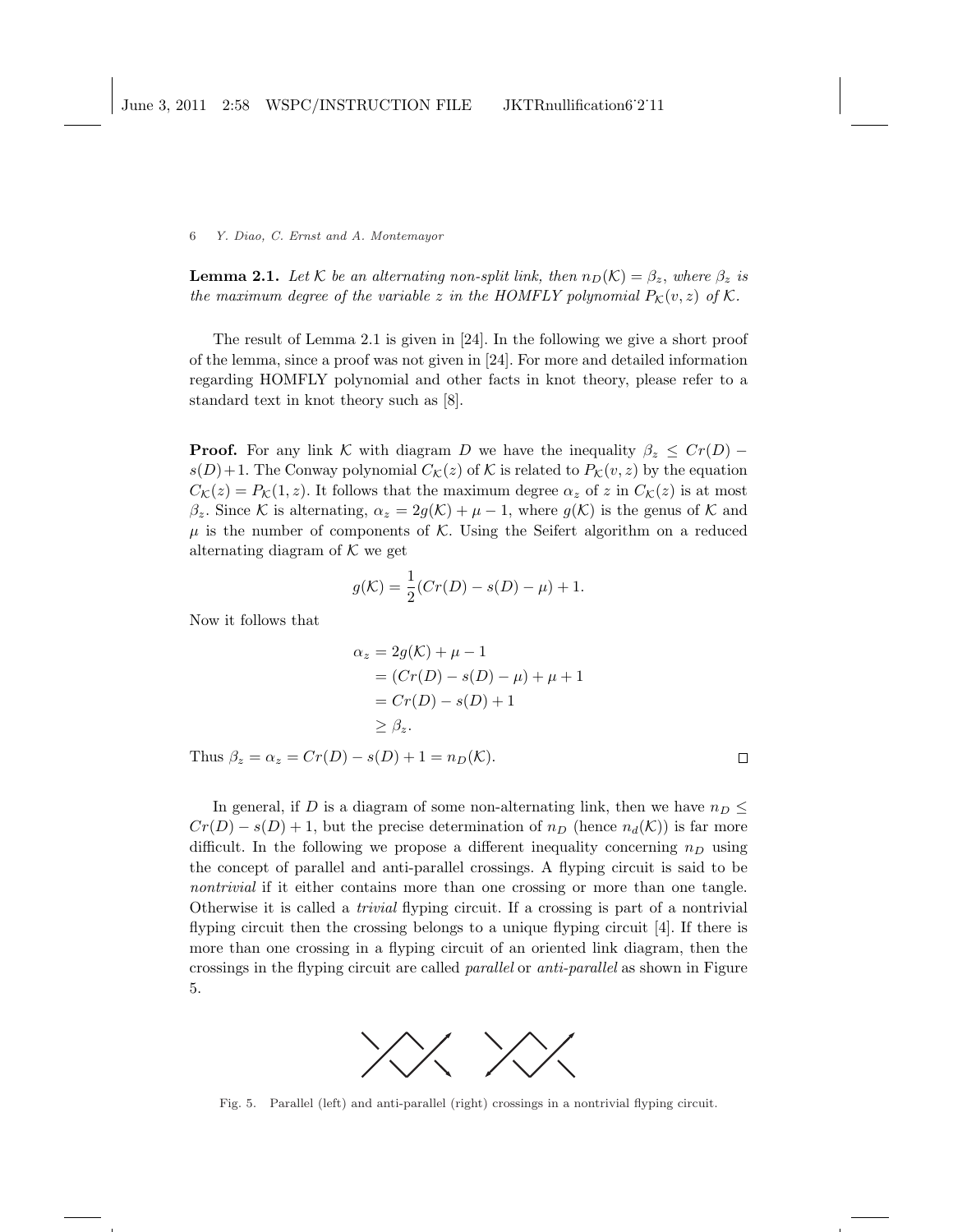Note that we can assign the notion of parallel or anti-parallel even to a single crossing as long as the flyping circuit has at least two tangles. For trivial flyping circuits that consist of a single crossing and a single tangle there is no obvious way of assigning a notion of parallel or anti-parallel to it. A nontrivial flyping circuit has the special property that all the crossings in it can be eliminated by nullifying (i.e. smoothing) a single crossing if the crossings are anti-parallel, while all crossings in it have to be smoothed (in order to eliminate them with nullifying moves within the circuit) when the crossings are parallel. Let  $P_1, P_2, ..., P_m$  be the nontrivial flyping circuits with parallel crossings and let  $|P_i|$  be the number of crossings in  $P_i$ . Let  $A$  be number of nontrivial flyping circuits with anti-parallel crossings and  $S$  be the total number of crossings in all trivial flyping circuits. We conjecture that for any link diagram D

$$
n_D \le \sum_{1 \le i \le m} (|P_i| - 1) + A + S + c,\tag{2.3}
$$

where  $c \leq 1$  is an additional constant depending on the link type of D. For alternating diagrams, we expect an almost equality in (2.3), while for non-alternating diagrams (2.3) may still be a large overestimate. Figure 6 shows the case of a minimum diagram for the knot  $11a_{263}$ . There are four visible nontrivial flyping circuits (three of which have 3 crossings and one with two crossings) and all crossings in the circuits are parallel and each crossing belong to one such circuit. It follows that  $A = S = 0$  and  $\sum_{1 \leq i \leq 4} (|P_i| - 1) + A + S = 7$ . Thus (2.3) becomes an equality with the choice of  $c = 1$  since  $n_D = 8$ . This example shows that it is necessary for us to have the constant  $c$  term in general.



Fig. 6. A minimum diagram knot  $11a_{263}$  with  $n_D = 8$ . It has four parallel nontrivial flyping circuits and each crossing belongs to one of these circuits.

# 3. Diagram Nullification Numbers of 4-plats and Montesinos Links

In this section we discuss the nullification number  $n_D$  of 4-plats and Montesinos links. The goal is to show that the inequality in (2.3) holds for these links.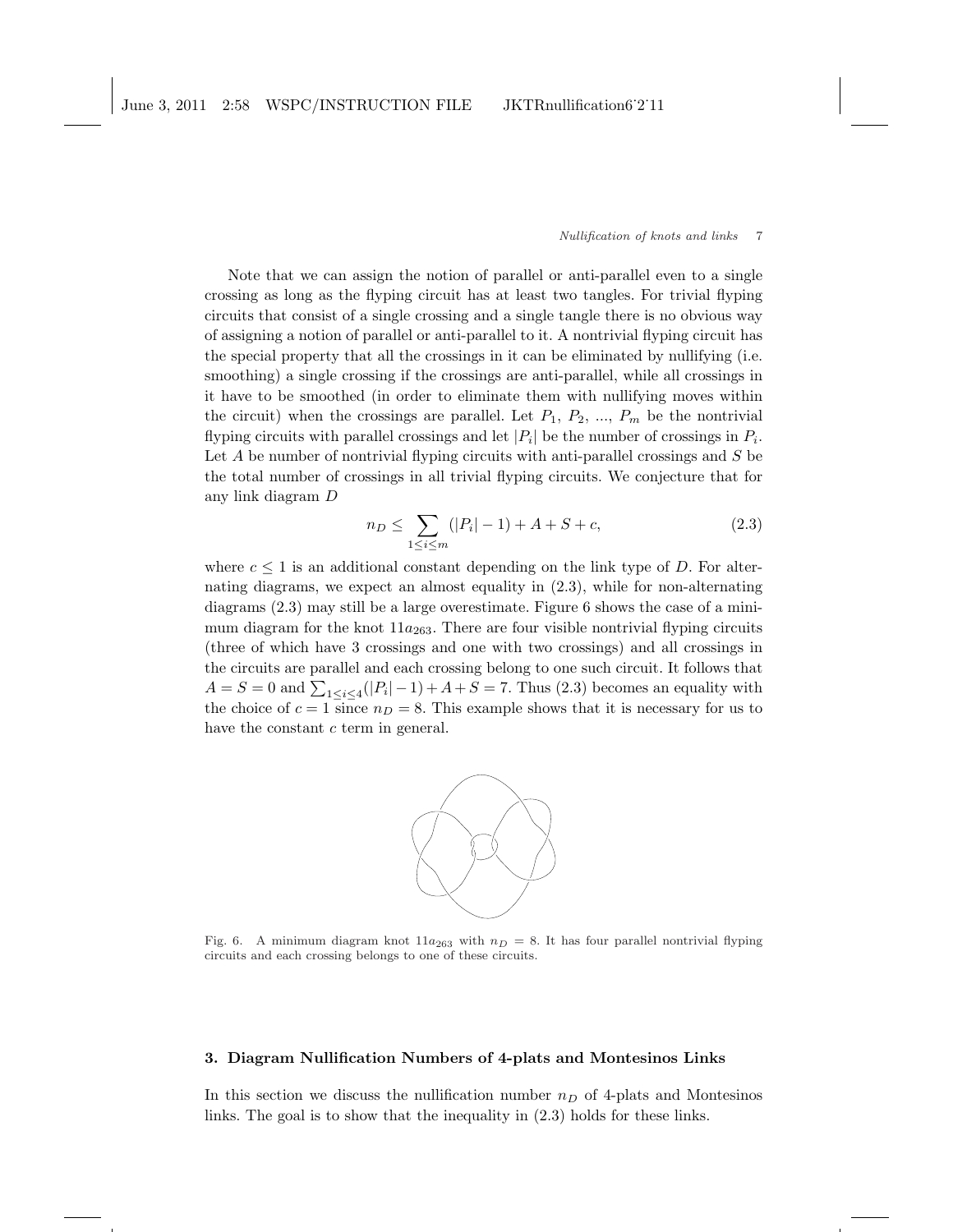A 4-plat is a link with up to two components that admits a minimum alternating diagram as shown in Figure 7 where a grey box marked by  $c_i$  indicates a row of  $c_i$  horizontal half-twists. Such a link is completely defined by such a vector  $(c_1, c_2, \ldots, c_k)$  of positive integer entries. Obviously, two vectors of the form  $(c_1, c_2, \ldots, c_k)$  and  $(c_k, c_{k-1}, \ldots, c_1)$  define the same link. However, it is much less obvious that two such vectors define different 4-plats if they are not reversal of each other. For a detailed discussion on the classification of 4-plats see [3,8]. In a standard 4-plat diagram there is an obvious way to assign the notion of parallel or anti-parallel to a single crossing, based on if both strings move in the same right-left direction.



Fig. 7. A typical 4-plat template. A gray box with label  $c_i$  represents a horizontal sequence of  $c_i$  crossings.

A similar schema based on a vector  $T = (a_1, a_2, \ldots, a_n)$  is used to classify rational tangles. A tangle T is part of a link diagram that consists of a disk that contains two properly embedded arcs. For a typical rational tangle diagram see Figure 8 where the rectangular box contains either horizontal or vertical half-twists. A horizontal (vertical) rectangle labeled  $a_i$  contains  $|a_i|$  horizontal (vertical) halftwists and horizontal and vertical rectangles occur in an alternating fashion. All rational tangles end with  $a_n$  horizontal twists on the right. The  $a_i$ 's are either all positive or all negative, with the only exception that  $a_n$  may equal to zero. For a classification and precise definition of such tangles see [3,8]. We assign the notion of parallel or anti-parallel to a single crossing, based on if both strings move in the same right-left direction for a horizontal crossing and based on if both strings move in the same up-down direction for a vertical crossing.

Each rational tangle  $T = (a_1, a_2, \ldots, a_n)$  defines a rational number  $\beta/\alpha$  using the continued fraction expansion:

$$
\frac{\beta}{\alpha} = a_n + \frac{1}{a_{n-1} + \frac{1}{a_{n-1} + \dots + \frac{1}{a_1}}}.
$$

Rational tangles are the basic building blocks of a large family of links called Montesinos links. A Montesinos link admits a diagram that consists of rational tangles  $T_i$  strung together as shown in Figure 9 together with a horizontal number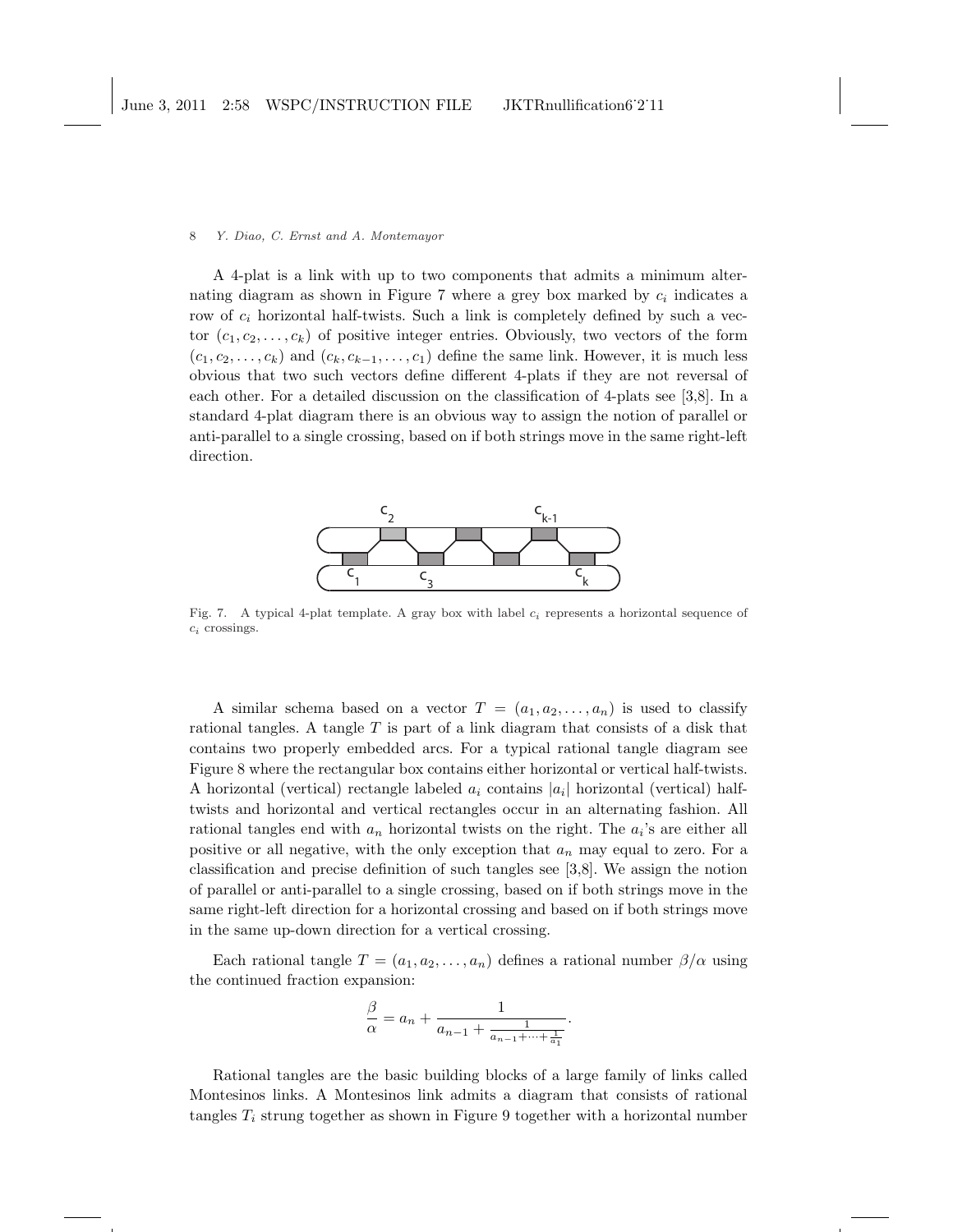

Fig. 8. A rational tangle diagram T given by the vector  $T = (a_1, a_2, \ldots, a_n)$ . On the left is a diagram with n odd  $(n = 5)$  and on the left is a diagram with n even  $(n = 6)$ . A small rectangle with label  $a_i$  contains  $|a_i|$  half-twists, where  $a_i$ 's are either all positive or all negative, with the only exception that  $a_n$  may equal to zero.

of  $|e|$  half-twists (as indicated by the rectangle in the figure). Such a diagram is called a Montesinos diagram. We say that a Montesinos diagram is of type I if the orientations between the two arcs connecting any two adjacent tangles in the diagram are parallel. In this case the orientations between the two arcs connecting any two other adjacent tangles in the diagram must be parallel as well. We say that diagram is of type II otherwise.



Fig. 9. An illustration of a Montesinos link diagram  $D = K(T_1, T_2, \ldots, T_t, e)$  where each  $T_i$  is a rational tangle.

Let  $\frac{\beta_i}{\alpha_i}$  be the rational number whose continued fraction expansion is the vector that defines the rational tangle  $T_i$ . We will sometimes write  $K(T_1, T_2, \ldots, T_t, e)$ as  $K(\frac{\beta_1}{\alpha_1}, \frac{\beta_2}{\alpha_2}, \ldots, \frac{\beta_t}{\alpha_t}, e)$ . It is known that a Montesinos link admits a Montesinos diagram satisfying the following additional condition:  $|\frac{\beta_i}{\alpha_i}| < 1$  for each i (hence the continued fraction of  $\frac{\beta_i}{\alpha_i}$  is of the form  $(a_{i,1}, a_{i,2}, \dots, a_{i,n_i}, 0)$ , where  $a_{i,j} > 0$ ). See [3] for an explanation of this and the classification of Montesinos links in general. For a Montesinos link K, let  $D_K$  be a Montesinos diagram of K that satisfies this condition and let  $P_i$  be the set of indices i such that  $a_{i,j}$  consists of parallel crossings and  $A_i$  be the set of indices i such that  $a_{i,j}$  consists of anti-parallel crossings. We have the following theorem.

**Theorem 3.1.** Let K be a Montesinos link with Montesinos diagram  $D_K$  =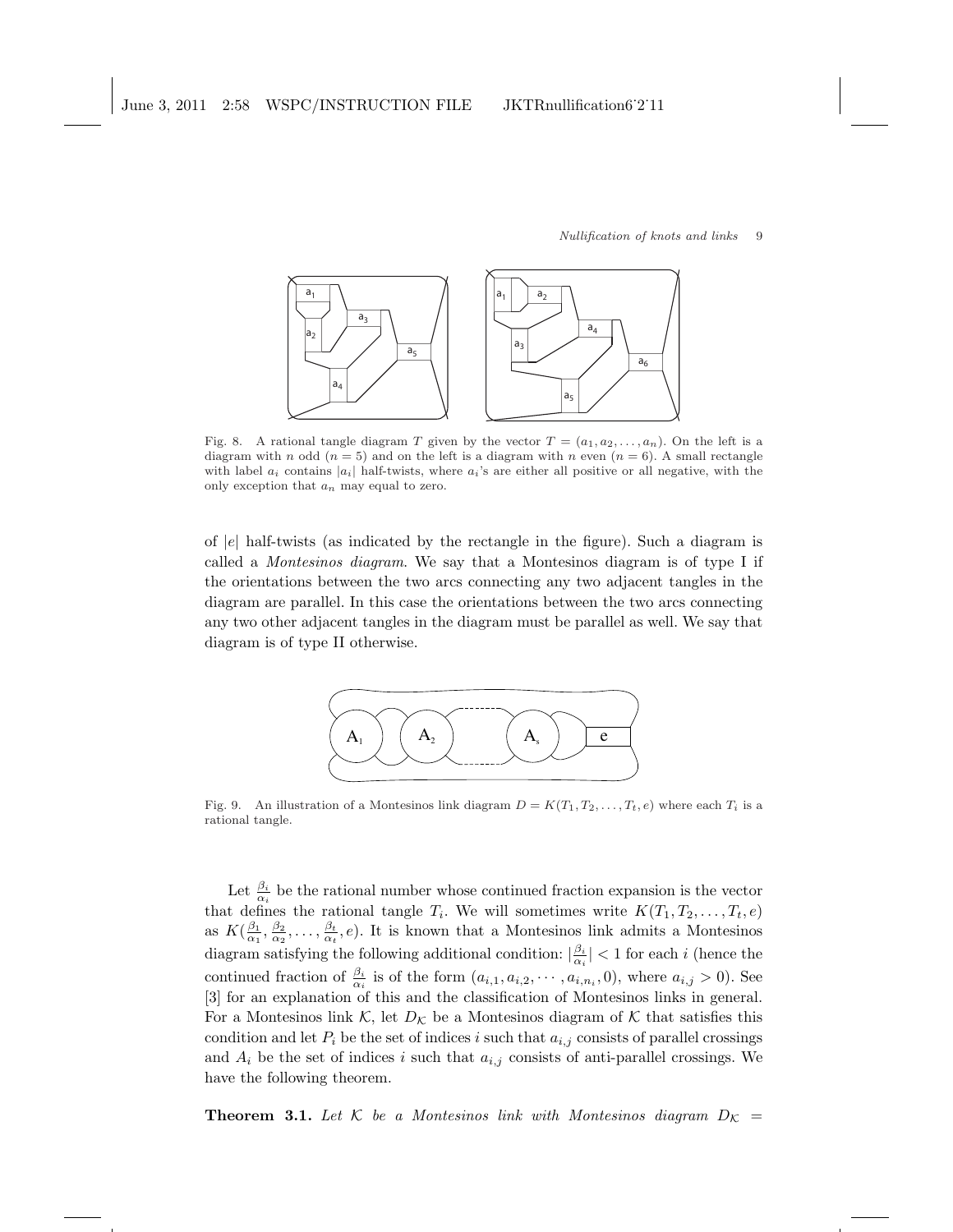$K(\frac{\beta_1}{\alpha_1}, \frac{\beta_2}{\alpha_2}, \ldots, \frac{\beta_t}{\alpha_t}, e)$ , where  $|\frac{\beta_i}{\alpha_i}| < 1$ . Then the number of Seifert circles in  $D_K$ is given by the following formula

$$
s(D_{\mathcal{K}}) = \begin{cases} \sum_{i=1}^{t} (\sum_{j \in A_i} (|a_{i,j}| - 1) + |P_i|) + 2 & \text{if } D_{\mathcal{K}} \text{ is of type I,} \\ \sum_{i=1}^{t} (\sum_{j \in A_i} (|a_{i,j}| - 1) + |P_i|) + |e| + c & \text{if } D_{\mathcal{K}} \text{ is of type II,} \end{cases}
$$

where  $c = 2$  if  $e = 0$  and all tangles end with anti-parallel vertical twists, and  $c = 0$ otherwise.

**Proof.** Consider one of the tangle diagrams  $\frac{\beta_i}{\alpha_i} = (a_{i,1}, a_{i,2}, \dots, a_{i,n_i}, 0)$ . If the crossings corresponding to  $a_{i,j}$  have parallel orientation, then the crossings correspond to  $a_{i,j-1}$  and  $a_{i,j+1}$  must have anti-parallel orientation. This can be seen as follows: Assume that  $a_{i,j}$  represents  $|a_{i,j}|$  vertical twists with a parallel orientation, see Figure 10. Assume further that both strings are oriented upwards. Then we have two strands entering the tangle marked by the dashed oval in Figure 10 from below. Therefore the other two strands of that tangle must have an exiting orientation. This implies that the half-twists at  $a_{i,j-1}$  and  $a_{i,j+1}$  must be anti-parallel. A similar argument holds if  $a_{i,j}$  represents horizontal twists with a parallel orientation.



Fig. 10. The local structure of parallel and anti-parallel orientations and the Seifert circle structure resulting from nullification under the assumption that  $a_{i,j}$  is vertical and has parallel orientation .

Moreover, there is a Seifert circle that uses the boxes of all three entries  $a_{i,j-1}$ ,  $a_{i,j}$  and  $a_{i,j+1}$  as shown in the Figure 10. This implies that the dashed arcs at the top left and bottom left of the tangle marked by the dashed oval in Figure 10 must belong to the same Seifert circle. It is easy to see that these properties are the same if  $a_{i,j}$  consists of horizontal twists.

Note that after nullification the two arcs in the tangle  $T_i$  are changed to a set of disjoint Seifert circles and two disjoint arcs connecting two of the four endpoints of the tangle. The Seifert circles generated be nullification can be grouped into three different categories. The first group consists of the *small Seifert circles*, namely those generated by two consecutive half-twists that are anti-parallel. Clearly, if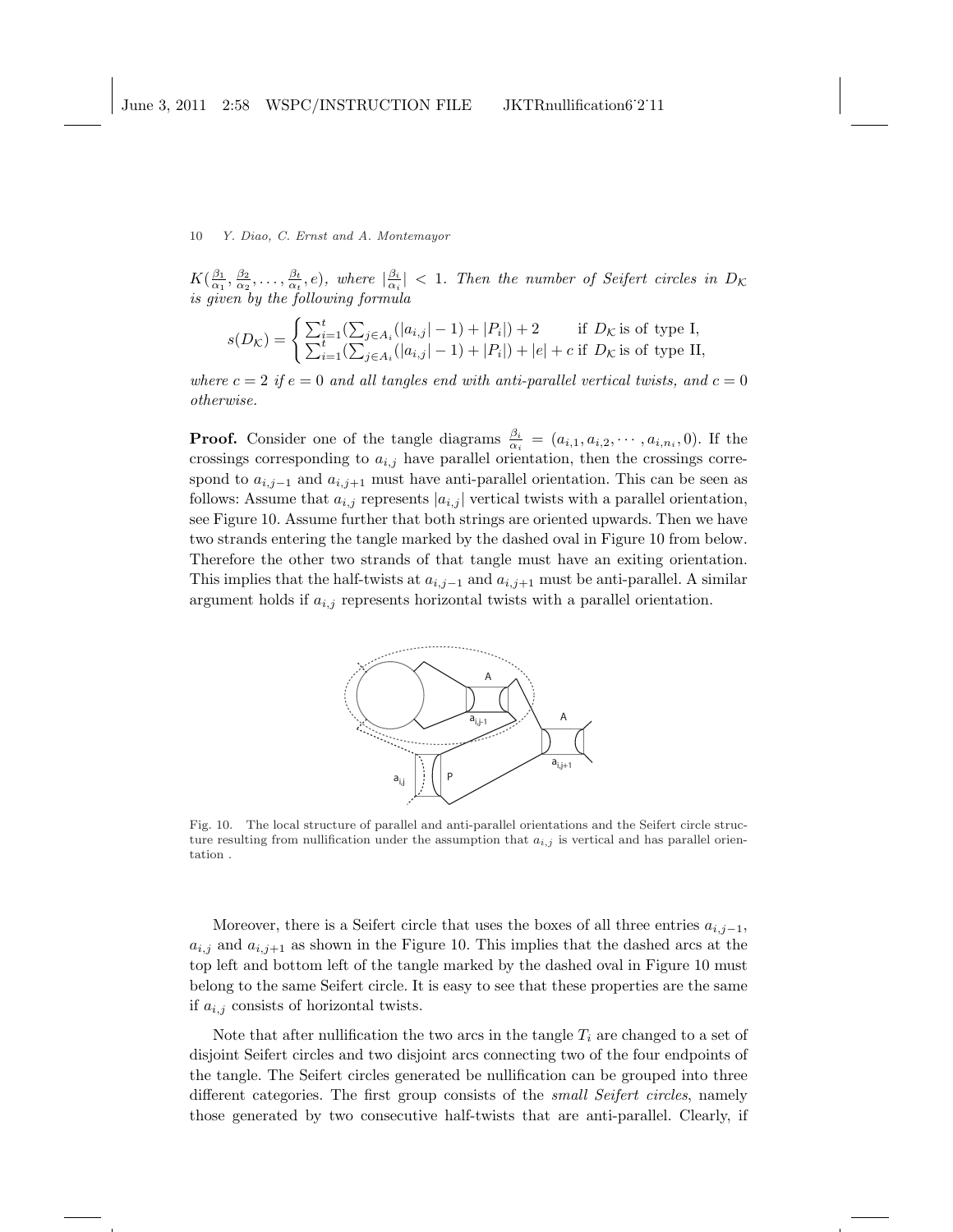$|a_{i,j}| > 1$  and the corresponding crossings are anti-parallel, then there are  $|a_{i,j}| - 1$ such small circles. The second group consists of the *medium sized Seifert circles*, namely the Seifert circles that are not small but are contained within one of tangles  $T_i$ . The two Seifert circles shown in Figure 10 are medium sized ones since they are contained in a tangle and involve parallel crossings. The third group consists of the rest of the Seifert circles. These are Seifert circles that involve more than one tangle and are called *large Seifert circles*. Figure 10 also shows that for each  $a_{i,j}$  that is parallel, one of the two arcs after nullification belongs to a medium Seifert circle and the other belongs to a large Seifert circle. The only exception occurs when  $a_{i,j}$ consists of parallel half twists and is the last nonzero entry of the tangle, that is  $j = n_i$ . In this case both arcs belong to large Seifert circles.

We have thus shown the following:

(i) There are  $\sum_{i=1}^{t}$  $\overline{\phantom{0}}$  $_{j\in A_j}(|a_{i,j}|-1)$  small Seifert circles.

(ii) There are  $-p+\sum_{i=1}^{t} |P_i|$  medium Seifert circles where p is the number of tangles  $T_i$  where  $a_{i,n_i}$  consists of parallel half twists.

If  $D_{\mathcal{K}}$  is of type I, then each  $a_{i,n_i}$  consists of anti-parallel twists and  $p = 0$ . Furthermore, e consists of parallel twists as well and it is easy to see that there are exactly two large Seifert circles. (One passes through all the tangles at the bottom and the other weaves through all tangles in a more complex path). This proves the first case of the theorem.

Now assume that  $D_{\mathcal{K}}$  is of type II. If a tangle  $T_i$  ends with parallel (anti-parallel) vertical twists then after nullification the arc with one end at the NW corner will connect to the SW corner (NE) corner. If we assume that  $e = 0$  then we can see that after nullification there will be exactly  $p$  of the large Seifert circles when  $p$  is nonzero and exactly 2 if  $p = 0$ . If  $e \neq 0$  then there will be an additional  $|e| - 1$ small circles and the number of large Seifert circles changes by minus one if  $p = 0$ and increases by plus one if  $p \neq 0$ . This proves the second case of the theorem.  $\Box$ 

**Corollary 3.2.** Let K be the Montesinos link represented by the diagram  $D_K =$  $K(\frac{\beta_1}{\alpha_1}, \frac{\beta_2}{\alpha_2}, \ldots, \frac{\beta_t}{\alpha_t}, e)$ , where  $|\frac{\beta_i}{\alpha_i}| < 1$  and e is an integer. Then we have

$$
n_d(\mathcal{K}) \le \begin{cases} \sum_{i=1}^t (\sum_{j \in P_i} (|a_{i,j}| - 1) + |A_i|) + |e| - 1 & \text{if } D_{\mathcal{K}} \text{is of type I,} \\ \sum_{i=1}^t (\sum_{j \in P_i} (|a_{i,j}| - 1) + |A_i|) - c + 1 & \text{if } D_{\mathcal{K}} \text{is of type II,} \end{cases}
$$

where  $c = 2$  if  $e = 0$  and all tangles end with anti-parallel vertical twists, and  $c = 0$ otherwise. Moreover if  $D_{\mathcal{K}}$  is alternating, then we have equality.

Proof. It suffices to prove the statement of equality for an alternating Montesinos link. In this case the Corollary follows from Theorem 3.1 and the relationship  $n_D(\mathcal{K}) = Cr(D) - s(D)+1$  for any alternating reduced diagram D of the alternating  $\mathcal{K}.$  $\Box$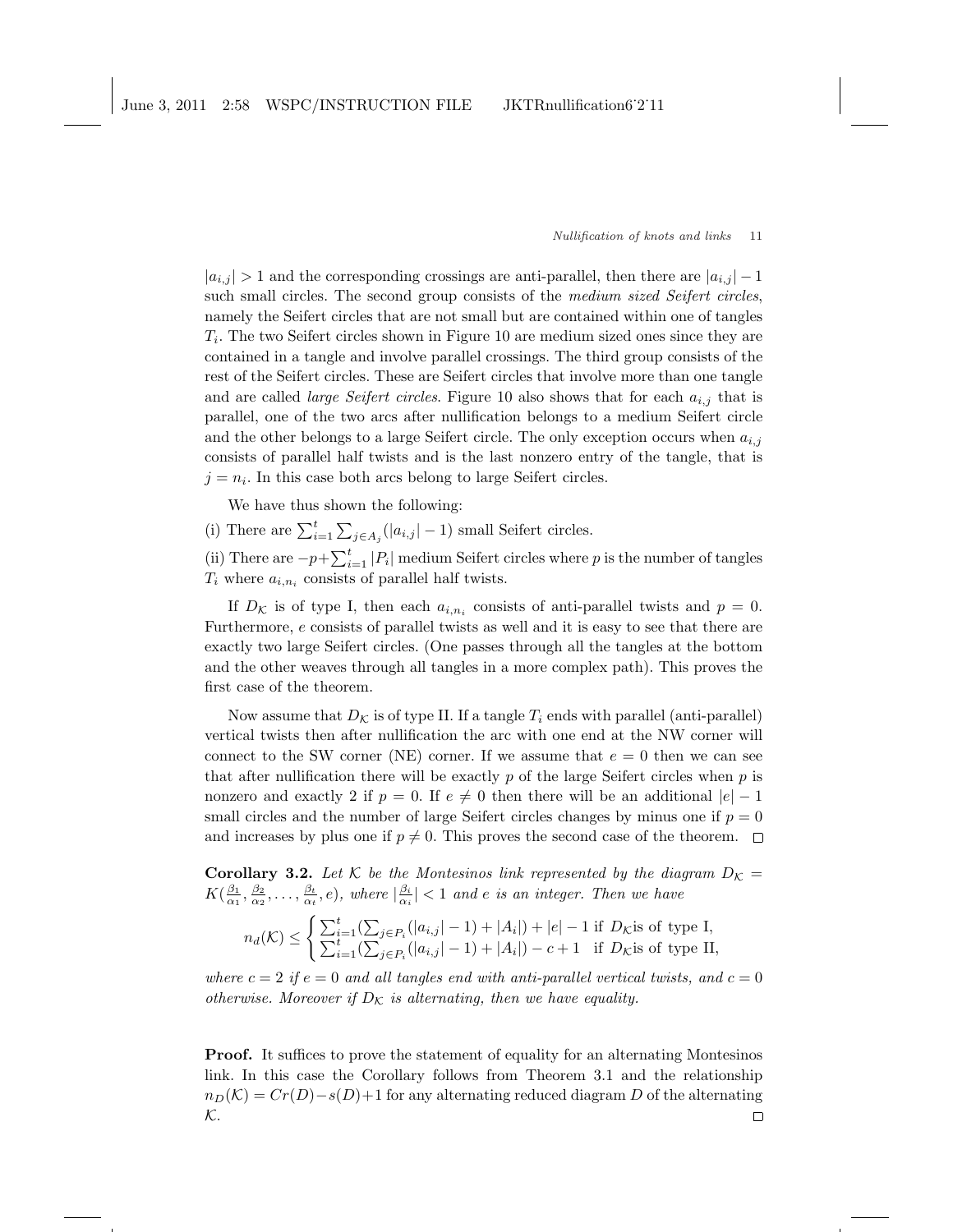Since a 4-plat is a Montesinos link that contains only one rational tangle, we have the following. (Note that a 4-plat is also obtained if there are two rational tangles in the Montesinos link. However this is not important in this context, see [3].)

**Corollary 3.3.** Let K be the 4-plat defined by the vector  $(a_1, a_2, \ldots, a_n)$ , P be the set of indices i such that  $a_i$  consists of parallel crossings and A be the set of indices i such that  $a_i$  consists of anti-parallel crossings. Then

$$
n_d(\mathcal{K}) = \sum_{i \in P} (|a_i| - 1) + |A|.
$$

**Proof.** Consider the 4-plat as the Montesinos link given by  $D_{\mathcal{K}} = K(\frac{\beta_1}{\alpha_1}, e)$ , where  $\frac{\beta_1}{\alpha_1} = (a_1, a_2, \dots, a_{n-1}, 0)$  and  $e = a_n$ . If  $a_{n-1}$  is zero then K is just an  $(e, 2)$  torus link and the statement is true. If  $a_{n-1}$  is not zero then we apply Corollary 3.2. If  $D_{\mathcal{K}}$  is of type I then e is parallel and in the formula of Corollary 3.2 we count e as parallel and  $|e| - 1 = |a_n| - 1$  in the formula of the Corollary. If  $D_K$  is of type II then e is anti-parallel and will be counted as the  $+1$  in Formula in Corollary 3.2.

## 4. The Nullification Numbers and other Link Invariants

In this section we explore further the relationships among the three nullification numbers  $n(\mathcal{K}), n_r(\mathcal{K})$  and  $n_d(\mathcal{K}),$  as well as their relationships with some other link invariants.

# 4.1. The case of alternating links.

First let us consider the alternating links. We have the following theorem.

**Theorem 4.1.** If K is an alternating link then we have  $n_d(\mathcal{K}) = n_r(\mathcal{K})$ .

**Proof.** Since we already have  $n_r(\mathcal{K}) \leq n_d(\mathcal{K})$ , it suffices to show that  $n_r(\mathcal{K}) \geq$  $n_d(\mathcal{K})$ . Let  $cr(\mathcal{K}) = n$ . Assume that  $n_r(\mathcal{K})$  is obtained by smoothing crossings  $c_1$ ,  $c_2,..., c_m$  first in a reduced alternating diagram D of K. This results in a diagram  $D_1$  with  $n - m$  crossings that is still alternating. Assume further that  $n_r(\mathcal{K})$  is obtained by deforming  $D_1$  to a minimum diagram  $D_2$  and some crossings in it are then smoothed.  $D_2$  is necessarily alternating since  $D_1$  is alternating and  $D_2$  share the same knot type with  $D_1$ . On the other hand,  $D_1$  can be changed to a reduced alternating diagram  $D'_1$  by performing all possible reduction moves as shown in Figure 11.  $D'_1$  is also minimum since it is reduced and is alternating. Thus it is flype equivalent to the diagram  $D_2$ . Note that for each crossing reduction move as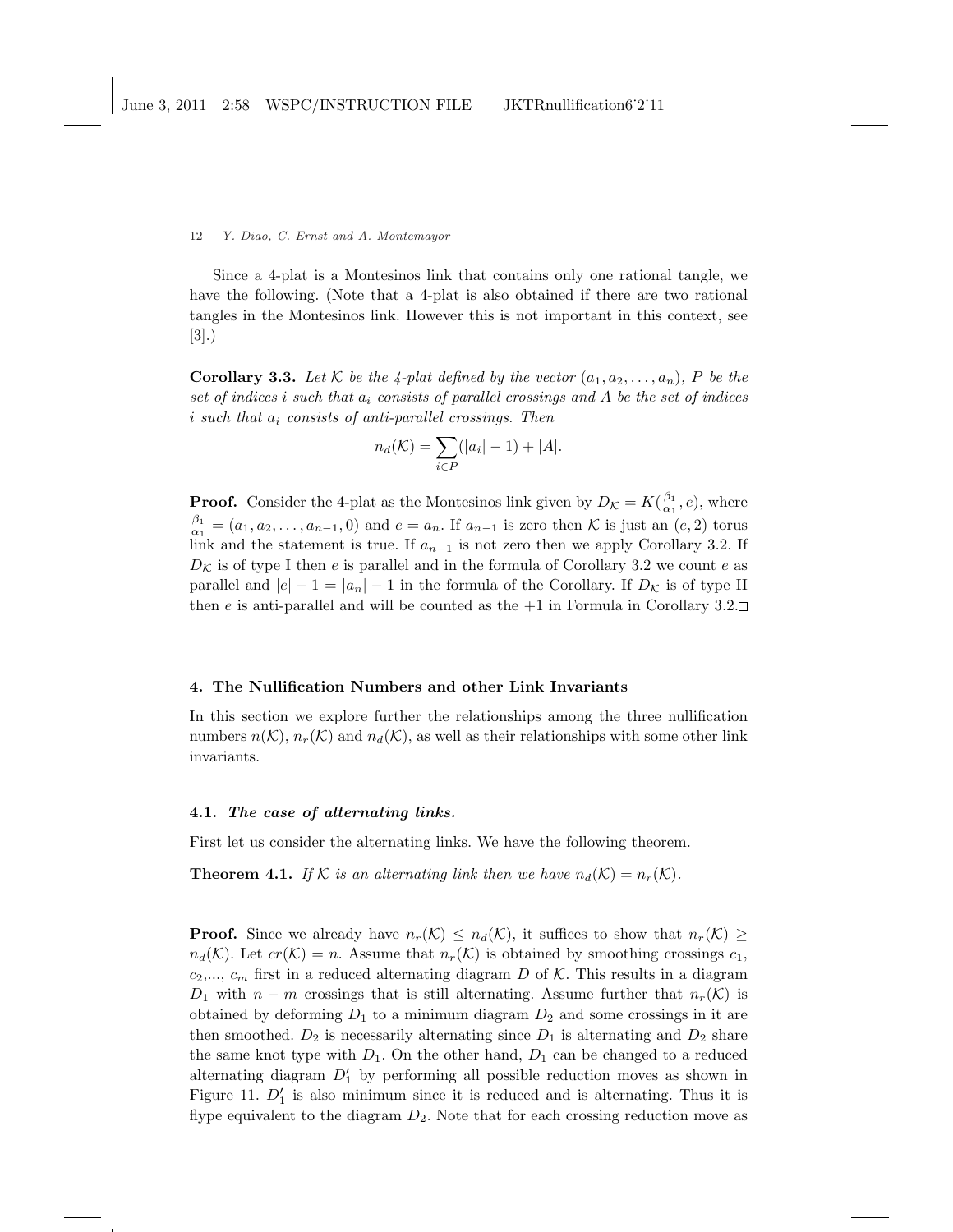shown in Figure 11, one crossing is removed and the number of Seifert circles is reduced by one at the same time. Thus  $m + n_{D_2} = m + Cr(D_2) - s(D_2) + 1 = m +$  $Cr(D'_1)-s(D'_1)+1=s+Cr(D_1)-s(D_1)+1=Cr(D)-s(D)+1=n_d(\mathcal{K})$ . Therefore no reduction in the number of nullification steps can be gained by moving to the diagram  $D_2$ . Since  $D_2$  is still alternating, moving to other minimum diagrams after smoothing some crossings in it will not result in a nullification number reduction either by the same argument.  $\Box$ 



Fig. 11. A reducible alternating diagram contains a single crossing that splits the diagram into two parts. Rotation of one part (either A or B) in a proper direction by  $180°$  will eliminate one crossing while preserving the alternating property of the diagram.

On the other hand, even for alternating links, the difference between  $n(\mathcal{K})$  and  $n_r(\mathcal{K})$  can be as large as one wants.

Theorem 4.2. For any given positive integer m, there exists an alternating knot K such that  $n_r(\mathcal{K}) - n(\mathcal{K}) = n_d(\mathcal{K}) - n(\mathcal{K}) > m$ .

**Proof.** As shown in Figure 12, the 4-plats of the vector form  $(-k, -2, -1, 2, k)$  all have general nullification number one, where  $k$  is any positive integer.



Fig. 12. The 4-plats  $(-k, -2, -1, 2, k)$  have nullification number one. Here an example with  $k = 3$ is shown. Smoothing the crossing in the center realizes  $n(\mathcal{K}) = 1$ .

Notice that  $(-k, -2, -1, 2, k)$  can be isotoped to  $(1, k - 1, 3, 1, k)$  as shown in Figure 13, which is alternating. Thus we have an alternating knot  $K$  with general nullification number one. For the minimum diagram of  $K$  given in Figure 13 we have, by Corollary 3.3 or equation 2.1,  $n_r(\mathcal{K}) = n_d(\mathcal{K}) = (2k+4) - 5 + 1 = 2k$ . So the difference between the diagram nullification number and the general nullification number is  $> m$  if  $k > (m+1)/2$ .  $\Box$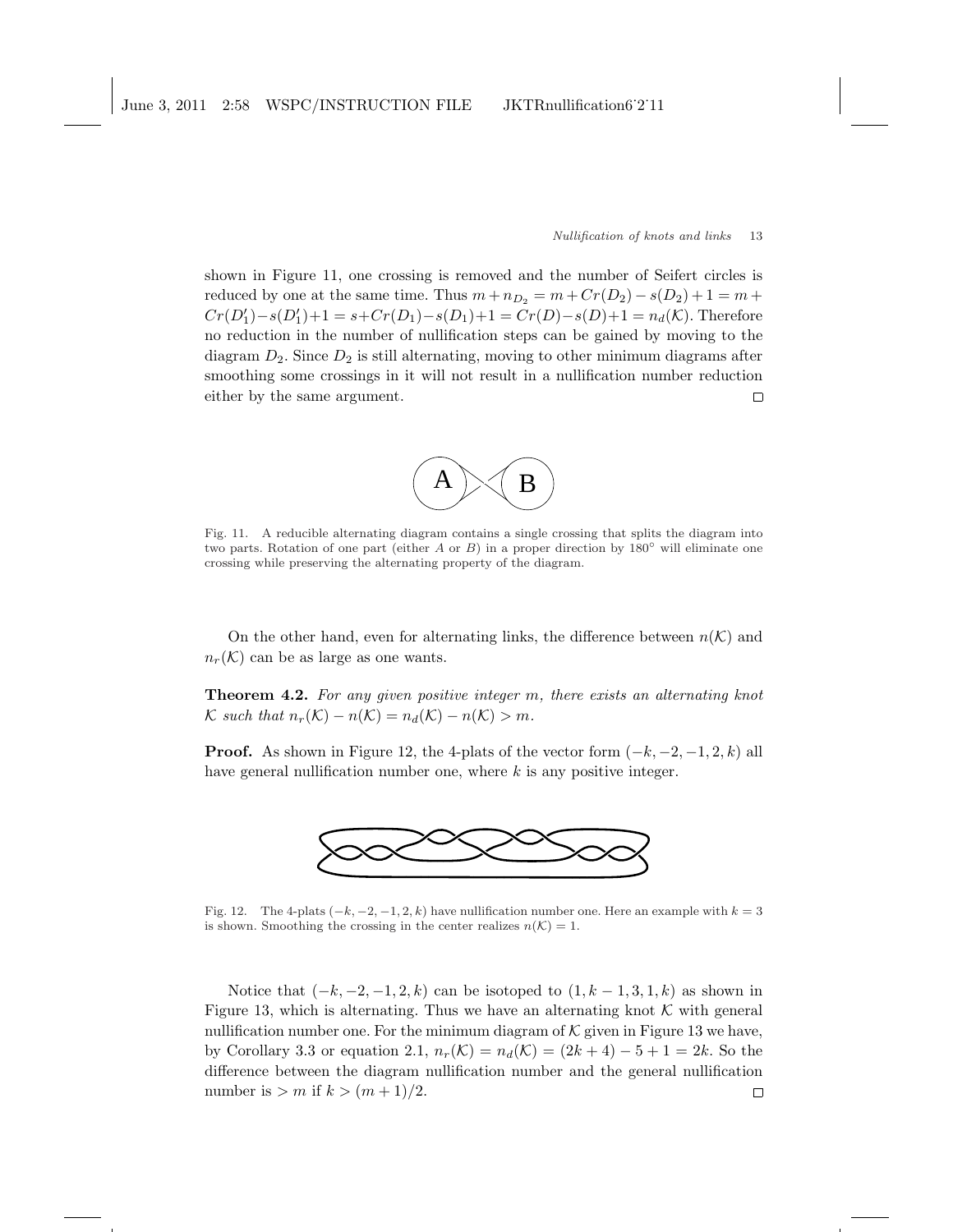

Fig. 13. The 4-plat of Figure 12 in a minimum diagram with vector form  $(1, k - 1, 3, 1, k)$  for  $k = 3$ .

# 4.2. The case of non-alternating links.

In order to show that  $n_r(\mathcal{K})$  and  $n_d(\mathcal{K})$  are indeed different in general, we need to demonstrate the existence of knots/links K such that  $n_r(\mathcal{K}) < n_d(\mathcal{K})$ . Because of Theorem 4.1, such examples can only be found in non-alternating knots and links. Worse, there are no known methods or easy approaches in finding such examples. This subsection is thus devoted to the construction of one single such example.

First, let us observe that the knot  $8_{20}$  has the following special property. The left of Figure 14 shows that  $n_d(8_{20}) = n_r(8_{20}) = n_d(8_{20}) = 1$ . However, after applying a simply isotopy as shown on the right side of Figure 14, the new diagram can no longer be nullified by smoothing only one crossing. One has to smooth two crossings.



Fig. 14. Left: A minimum knot projection M of the knot  $8_{20}$  that can be nullified by smoothing the crossing circled. Right: A non-minimum diagram  $N$  of  $8_{20}$  that requires the smoothing of two crossings in order to be nullified (two such crossings are marked with circles).

Now we would like to construct an example using this observation. We construct a three component link  $L$  by adding two simple closed curves to  $N$  as shown in Figure 15 (drawn by thickened lines). The diagram  $D<sub>L</sub>$  of Figure 15 can be shown to be adequate hence is minimum [8]. Assign the orientations to the components as shown in Figure 15.

It is easy to see that nullifying the two adjacent crossings marked in Figure 15 allows the new components to be removed by an ambient isotopy. The resulting diagram is N which can be further isotoped to M. Thus by the definition of  $n_r$  we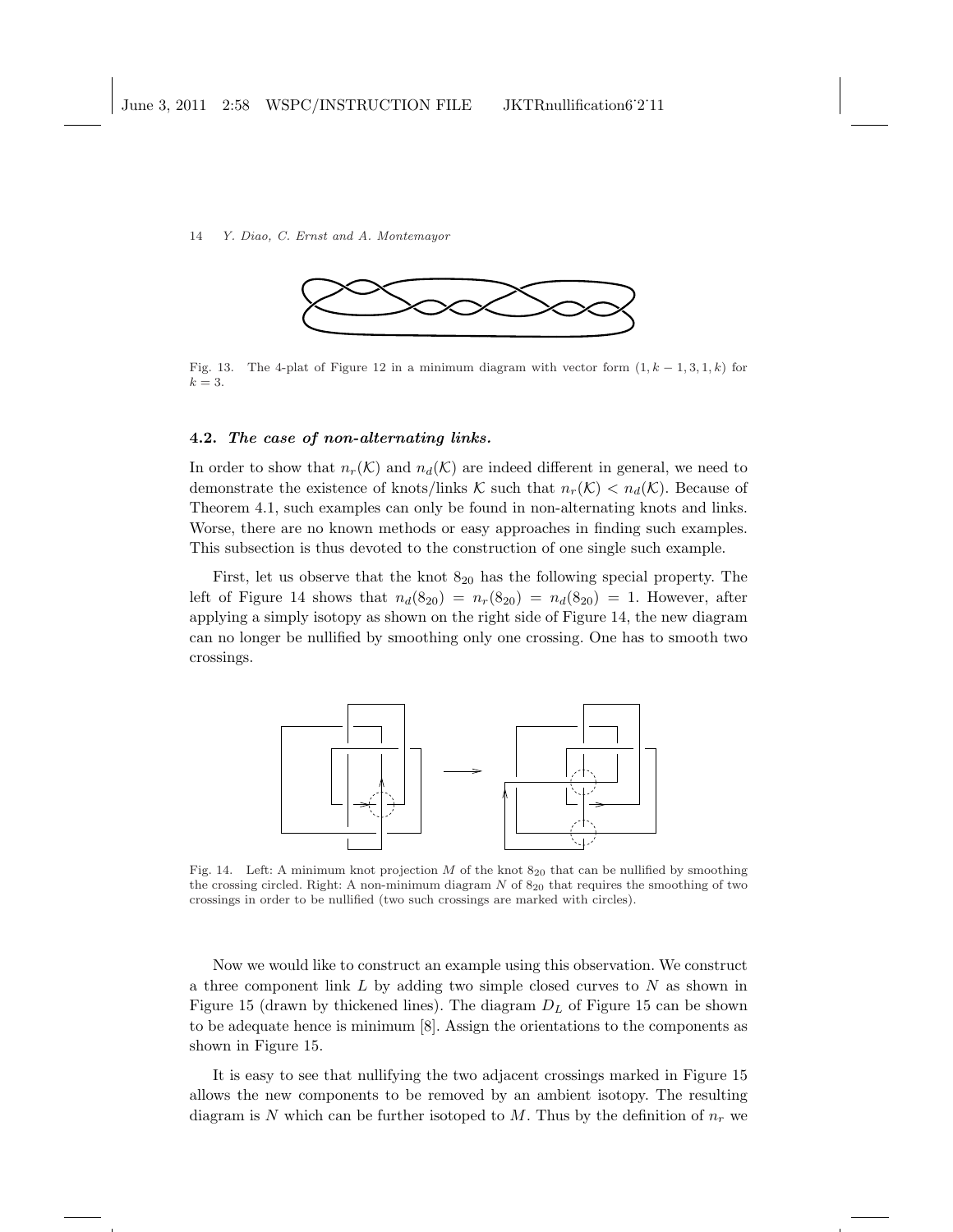

Fig. 15. A 3-component link L with  $n_r(L) \leq 3$  and  $n_d(L) = 4$ .

have  $n_r(L) \leq 3$ .

Lacking a more elegant method, we took a programmatic approach for the confirmation that  $n_D(L) > 3$ . First, we observe that the diagram of Figure 15 is the only minimum diagram of  $L$  up to trivial isotopies. This follows from the fact that if we remove either one of the new components we obtain an alternating and hence minimum diagram that admits no flypes. Thus any diagram of such a two component link has to look like the one shown. The two additional components are "parallel" and therefore the only change we can make is to exchange them. This however does not change the diagram. We then implemented the nullification procedure which yielded all knot/link diagrams obtained by all possible combinations of 3 or less crossing smoothing steps on  $D<sub>L</sub>$ . Using a Gauss code modification program and the Mathematica@KnotTheory package's Jones polynomial computation we were able to verify that none of these resulted in a knot/link with the polynomial of a trivial knot/link. Since  $n_d(L) \leq 4$  by our construction of L, we have shown that  $n_d(L) = 4$ . Thus we have shown an example of a three component link L with  $n_r(L) \leq 3$  and  $n_d(L) = 4$ .

# 4.3. The genus, unknotting number and the signature vs  $n(K)$ .

There is a simple inequality between the nullification number and the unknotting number:

**Lemma 4.3.** Let K be any knot then  $n(K) \leq 2u(K)$ , where u denotes the unknotting number of a knot.

Proof: It suffices to show that a strand passage can be realized by two nullification moves. This is shown in Figure 16.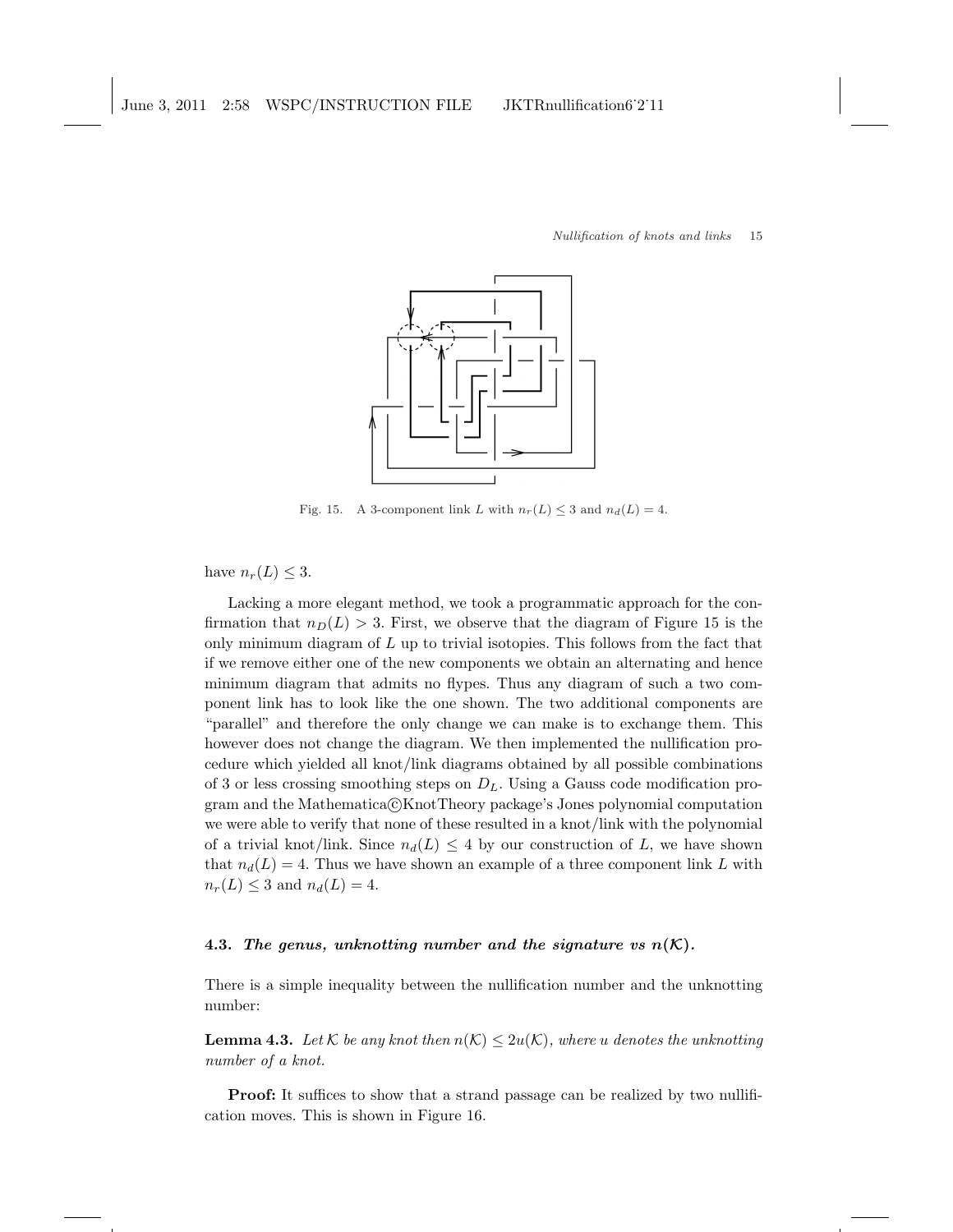

Fig. 16. Nullifying two crossings is equivalent to a strandpassage.

The next theorem shows that an inequality as given in Lemma 4.3 does not exist the other way around, that is the unknotting number can not be bound from above by a multiple of the general nullification number.

**Theorem 4.4.** For any given positive integer  $m$ ,  $(1)$  there exists an alternating knot K such that  $g(\mathcal{K}) - n(\mathcal{K}) > m$  where  $g(\mathcal{K})$  is the genus of K and (2) there exists a link K such that  $u(\mathcal{K})-n(\mathcal{K}) > m$ . In other words, the general nullification number does not impose a general upper bound on the genus and the unknotting number of a link.

**Proof.** Notice that the genus of the knot K in Figure 13 is k. Thus if  $k > m + 1$ , then  $g(\mathcal{K})-n(\mathcal{K})=k-1>m$ . For the second part of the theorem, consider the torus link  $T(3n, 3)$  (*n* is an arbitrary positive integer) as shown in Figure 17, in which two of the three components are oriented in parallel (say clockwise) and the third component is oriented in the other direction (say counterclockwise). By nullifying any one of the crossings between two components with opposite orientations in Figure 17 we obtain the unlink. Thus  $n(T(3n, 3)) = 1$ . On the other hand, by the Bennequin Conjecture [1,27], the unknotting number of  $T(3n, 3)$  is 3n and the result of the second part of the theorem follows.  $\Box$ 

The signature  $\sigma(\mathcal{K})$  of a link K is defined as the signature of the matrix  $M +$  $M<sup>T</sup>$  where M is the Seifert matrix obtained from any regular diagram of K. The definition and computation of a Seifert matrix is beyond the scope of this paper and we refer the reader to any standard text in knot theory such as [3,8].

**Theorem 4.5.** For any oriented link K we have  $n(\mathcal{K}) \geq |\sigma(\mathcal{K})|$ .

**Proof.** We use an approach similar to the one used in the proof of Theorem 6.8.2 in [8] (where the relationship between the signature and the unknotting number is investigated). We will need the following lemma 4.6 from [14]. A  $\sigma$ -series of an  $n \times n$ matrix of rank r is a sequence of submatrices  $\Delta_i$  such that (i)  $\Delta_i$  is an  $i \times i$  matrix; (ii)  $\Delta_i$  is obtained from  $\Delta_{i+1}$  by removing a single row and a single column; and (iii) no two consecutive matrices  $\Delta_i$  and  $\Delta_{i+1}$  are singular when  $i < r$ .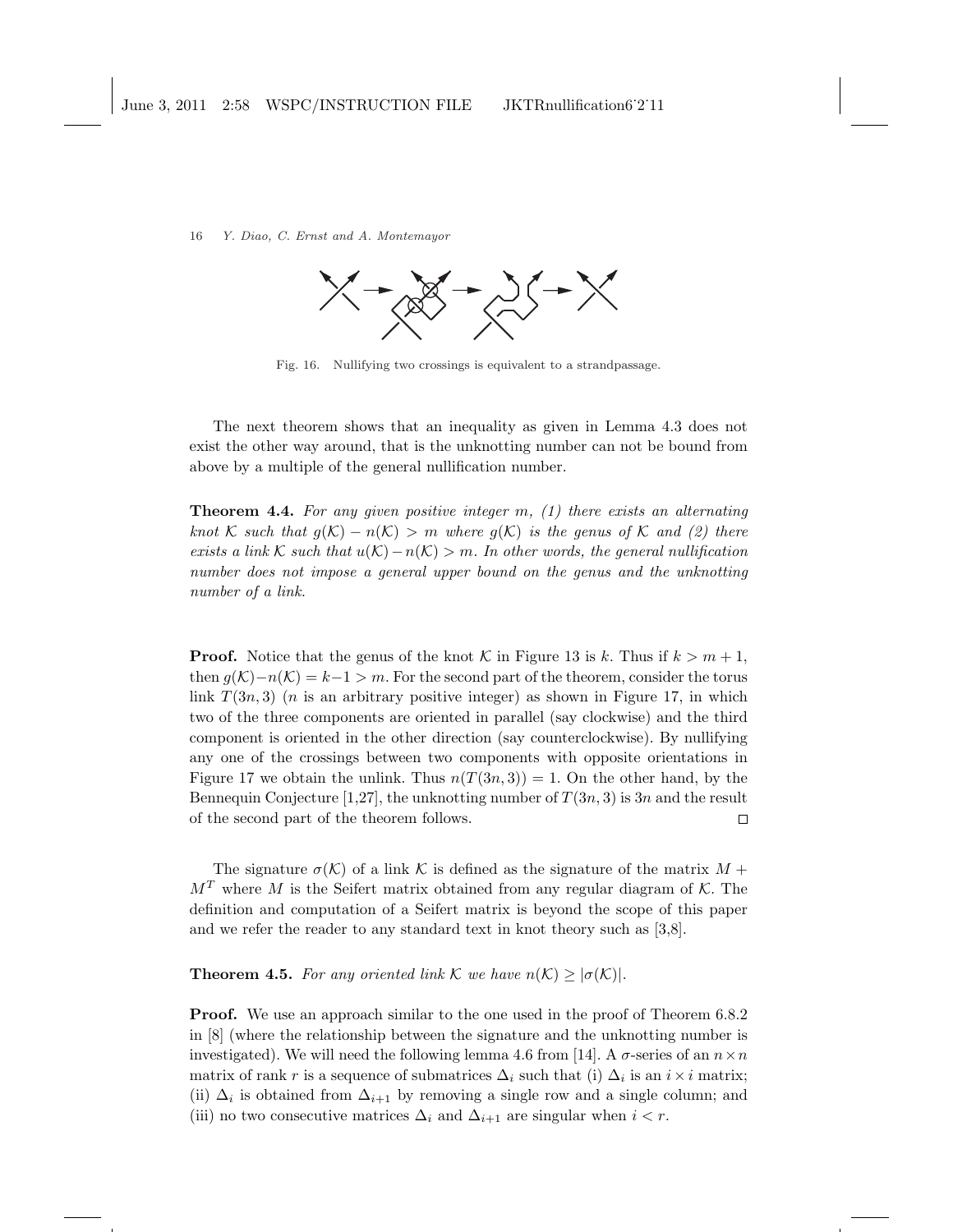

Fig. 17. The torus link  $T(3n, 3)$  with one component of reverse orientation has nullification number one and unbounded unknotting number. The special case  $n = 3$  is shown here.

**Lemma 4.6.** [14] Let A be a symmetric  $n \times n$  matrix with a  $\sigma$ -series as described above. Put  $\Delta_i = 1$ . Then the signature of A is given by

$$
\sigma(A) = \sum_{i=1}^{n} \text{sgn}(\det(\delta_{i-1}) \det(\delta_i)),
$$

where sgn() is the sign function.

Let  $D_+$ ,  $D_-$  and  $D_0$  be three link diagrams that are identical except at one crossing as shown in Figure 18 and let  $L_+$ ,  $L_-$  and  $L_0$  be their corresponding link types. We then have the following [22,18]:

$$
|\sigma(L_{\pm}) - \sigma(L_0)| \leq 1.
$$



Fig. 18. Three diagrams that differ only at one crossing.

To prove this, let  $F_+$ ,  $F_-$  and  $F_0$  be the projection surfaces constructed from  $D_+$ ,  $D_-$  and  $D_0$ , respectively. Let  $M_+$ ,  $M_-$  and  $M_0$  be the Seifert matrices constructed from these surfaces. If  $F_0$  is disconnected then  $L_+$  and  $L_-$  are isotopic links equivalent to a connected sum  $L_1 \# L_2$  for some links  $L_1$  and  $L_2$ .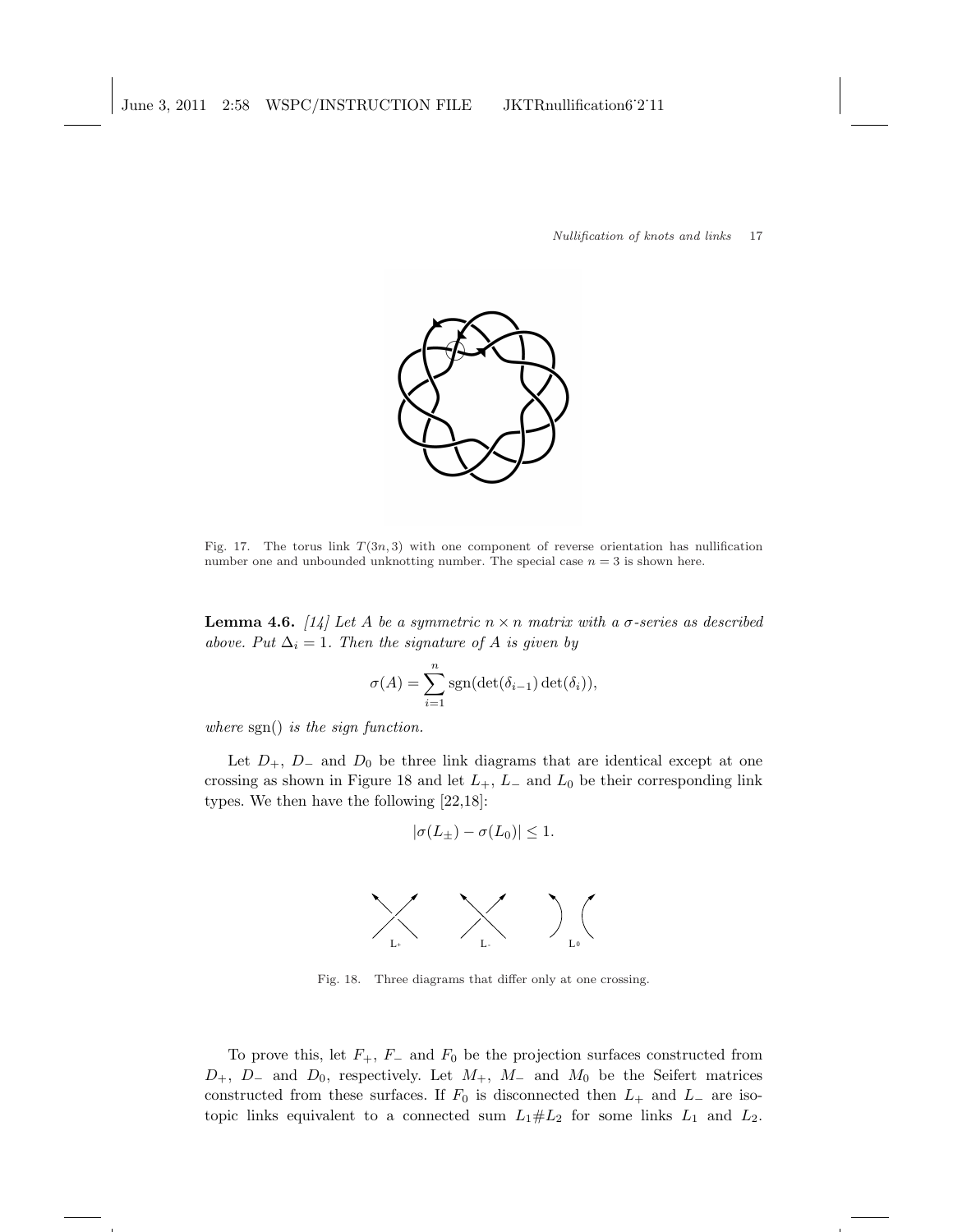Therefore in this case  $\sigma(L_1 \# L_2) = \sigma(L_1) + \sigma(L_2) = \sigma(L_1 \sqcup L_2) = \sigma(L_0)$  and  $\sigma(L_{+}) - \sigma(L_{0}) = \sigma(L_{-}) - \sigma(L_{0}) = 0.$ 

If  $F_0$  is connected then  $F_+$  and  $F_-$  are obtained from  $F_0$  by adding a twisted rectangle at the crossing that is switched or eliminated. Therefore the Seifert matrices  $M_+$  and  $M_-$  have one additional column and row added to the Seifert matrix  $M_0$  as shown below for  $M_+$  where b is an additional loop that passed through the added rectangle and back through the rest of the surface  $F_0$  and  $(a_1, \dots, a_n)$  is a basis for  $H_1(F_0)$ .



We write  $A_* = M_* + M_*^T$  where  $* = +, -$  or 0. The matrices  $A_*$  may not be singular, however they are non-singular if the corresponding  $L_*$  is a knot. In either case we can use Lemma 4.6 to obtain that:

$$
\sigma(A_{\pm}) - \sigma(A_0) = sign(\det(A_{\pm})\det(A_0)) = \delta,
$$

where  $* = +$  or  $-$  and from this it follows that  $\delta = \pm 1$  or 0.

This result implies that in any nullification sequence of  $K$ , the smoothing of a crossing can only change the signature by at most one. Since the signature of the trivial link is zero and  $n(\mathcal{K})$  is the minimum number of smoothing moves needed to change K to a trivial link, it follows that  $|\sigma(\mathcal{K})| \leq n(\mathcal{K})$ .  $\Box$ 

**Corollary 4.7.** Let K be any knot then  $|\sigma(\mathcal{K})| \leq n(\mathcal{K}) \leq 2u(\mathcal{K})$ . In particular if  $|\sigma(\mathcal{K})| = 2u(\mathcal{K}), \text{ then } |\sigma(\mathcal{K})| = n(\mathcal{K}) = 2u(\mathcal{K}).$ 

Note that the above Corollary is quite powerful if one wants to determine the actual general nullification number for small knots in the knot table. In [10] the general nullification number of all but two knots of up to 9 crossings is determined. The following corollary is an immediate consequence of Theorem 4.5 and the fact that all knots have even signatures [21].

**Corollary 4.8.** If K is a knot and  $n(K) = 1$ , then  $\sigma(K) = 0$ .

In [13] the signature of an oriented alternating link  $\mathcal K$  is related to the writhe via the concept of nullification writhe. Let  $D$  be a reduced alternating diagram of K and in this diagram we have a nullification sequence of crossings  $c_1, c_2, \ldots, c_k$ , where  $k = n_D = n_d(\mathcal{K})$ , then the nullification writhe introduced in [6] is defined as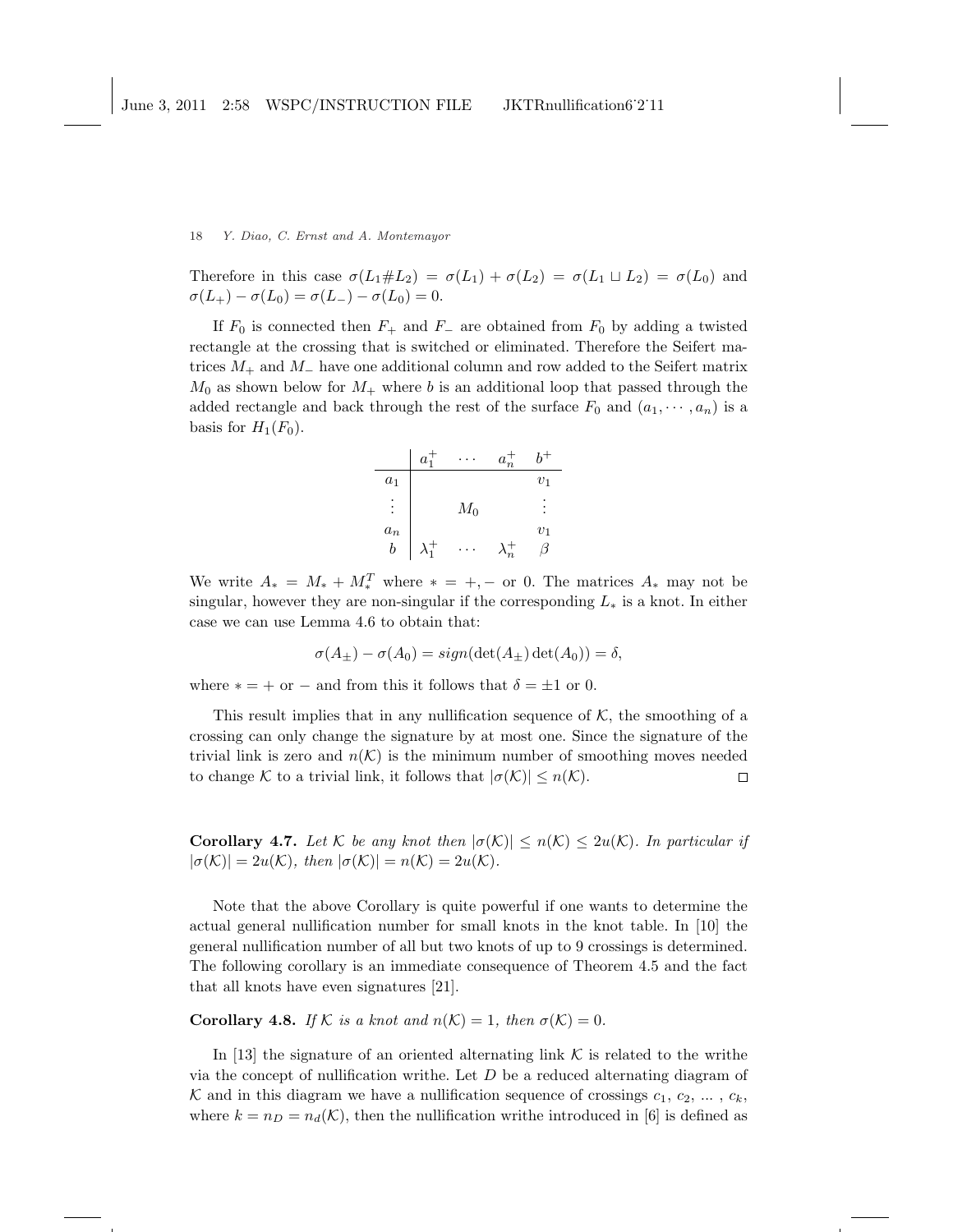the sum of the signs of the crossings  $c_1, c_2, \ldots, c_k$  and is denoted by  $Wr(n_D)$ . We have:

**Theorem 4.9.** [13] For an alternating oriented link  $\sigma(\mathcal{K}) + Wr(n_D) = 0$ .

The example of the 4-plat given in Figures 12 and 13 (with  $k = 3$ ) represents the knot  $10_{22}$ . This knot has  $\sigma(10_{22}) = 0$  (In fact we can see that a nullification sequence for the diagram in Figure 13 has a nullification sequence of three positive and three negative crossings.) On the other hand we see that the inequality in Theorem 4.5 is strict since  $n(10_{22}) = 1$ . Note that the signature of a 4-plat can be computed by the following explicit formula.

**Theorem 4.10.** [25] Let K be a 4-plat knot then

$$
\sigma(\mathcal{K}) = \sum_{i=1}^{2g} (-1)^{i-1} sign(a_i),
$$

where the vector  $(a_1, a_2, ..., a_{2g})$  is a continued fraction expansion of K using only even integers. (Such a continued fraction expansion is called an even continued fraction expansion.)

In fact, the length of the even continued fraction expansion is 2g where  $g$  is the genus of  $\mathcal{K}$  [8]. We also have the following two corollaries:

**Corollary 4.11.** If  $D$  is a reduced alternating diagram of an alternating oriented link  $K$  such that all crossings in a nullification sequence of  $D$  have the same sign, *i.e.*,  $|Wr(n_D)| = n_D$ , then  $n_d(\mathcal{K}) = n(\mathcal{K})$ .

**Proof.** We have  $|\sigma(\mathcal{K})| = |Wr(n_D)| = n_D = n_d(\mathcal{K}) \ge n(\mathcal{K}) \ge |\sigma(\mathcal{K})|$ . Thus the equality holds.  $\Box$ 

**Corollary 4.12.** For any even positive integer k the number of knots K with  $Cr(K)$ **Coronary 4.12.** For any even positive integer  $\kappa$  in a number<br>crossings and  $|n(\mathcal{K})| \geq k$  grows exponentially with  $\sqrt{Cr(\mathcal{K})}$ .

**Proof.** Let us assume for simplicity that  $m = Cr(K)$  is odd and consider the 4plats K with a vector form  $(a_1, a_2, ..., a_{2g})$  such that  $a_i$  is even and  $a_i a_{i+1} < 0$  for all *i*. Then  $\sigma(\mathcal{K}) = 2g$ . The crossing number  $Cr(\mathcal{K})$  is given by [8]

$$
Cr(\mathcal{K}) = \left(\sum_{i=1}^{2g} |a_i|\right) - 2g + 1.
$$

If  $m = Cr(\mathcal{K})$  is sufficiently large then we can generate such a vector by partitioning the positive integer  $m + 2g - 1$  into 2g even integers  $b_i$  where  $b_i \geq 2$ . Here we set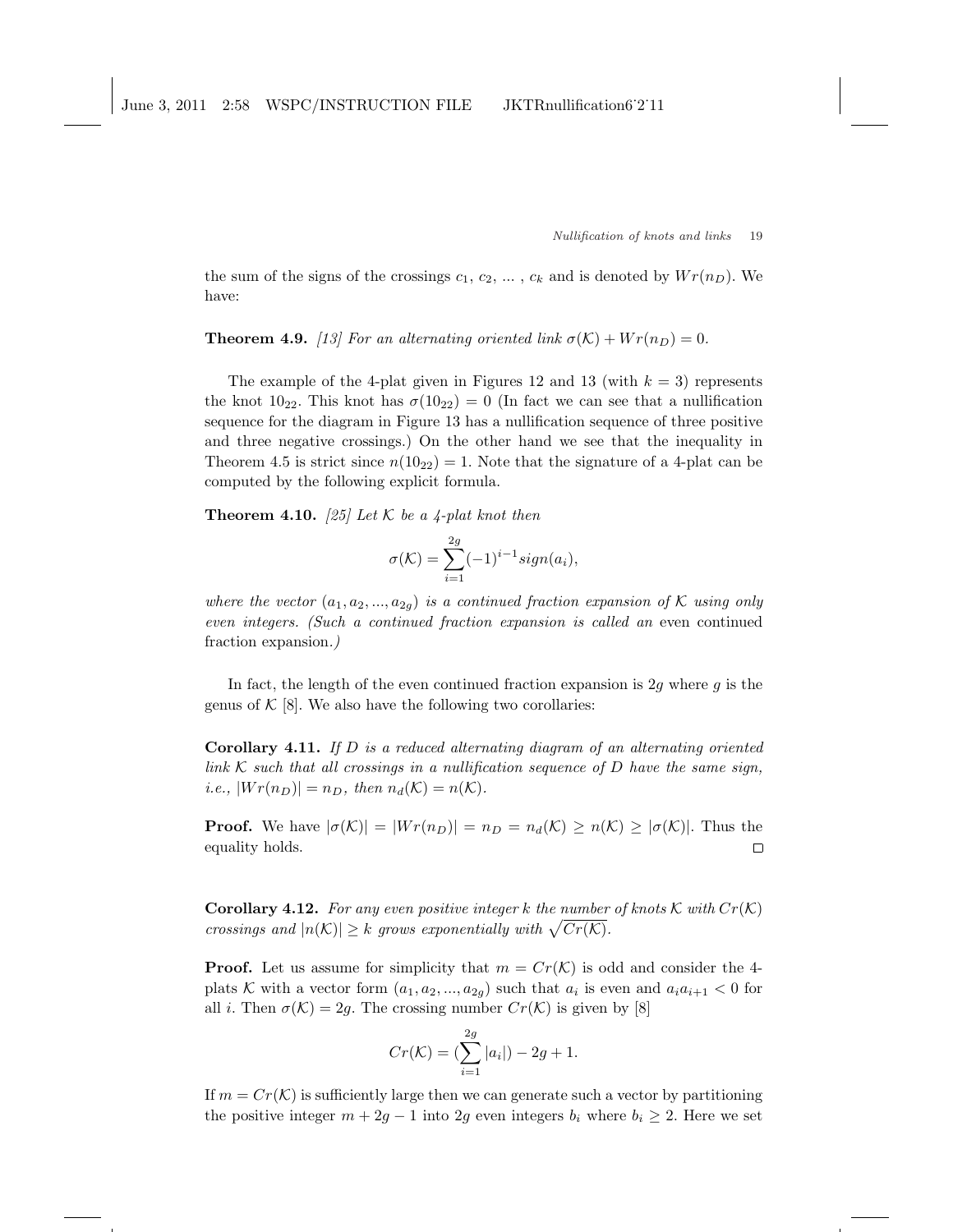$a_i = (-1)^{i+1} \cdot b_i$ . This is equivalent to partitioning the integer  $m - 2g - 1$  into  $2g$ even integers  $c_i$  where  $c_i \geq 0$  which in turn is equivalent to the number of partitions of the integer  $(m-1)/2 - g$  into 2q integers  $d_i$  where  $d_i \geq 0$ . A standard result in number theory about the number of partitions then implies the result.  $\Box$ 

## 5. Nullification Number One Links

In this section we explore the special family of links whose general nullification number is one. The first question is about the number of such links. In the following we will give a partial answer to this question. Let  $(a_1, a_2, \ldots, a_k)$  be the standard vector form of a rational link K corresponding to the rational number  $\frac{p}{q}$ . Consider the rational link K' defined by the vector  $(a_1, a_2, \ldots, a_k, \varepsilon, -a_k, \ldots, -a_1)$ , where  $\varepsilon = \pm 1$ . Let  $\frac{a}{b}$  be the fraction for K', then we can get  $\frac{a}{b} = \frac{p^2}{(\varepsilon + p)^2}$  $\frac{p^2}{(\varepsilon+pq)}$  by using a method from [23]. Furthermore, when K is a knot, K' is also a knot and has general nullification number 1.

Two fractions  $\frac{p^2}{(5+1)}$  $\frac{p^2}{(\varepsilon_1+pq)}$  and  $\frac{p^2}{(\varepsilon_2+pq)}$ Two fractions  $\frac{p^2}{(\varepsilon_1+pq)}$  and  $\frac{p^2}{(\varepsilon_2+pq')}$  represent the same knot iff  $\varepsilon_1+pq \equiv \varepsilon_2 +$  $pq' \pmod{p^2}$  or  $(\varepsilon_1 + pq) (\varepsilon_2 + pq') \equiv 1 \pmod{p^2}$ . If  $\varepsilon_1 = \varepsilon_2$  then this yields  $pq \equiv$  $pq' \pmod{p^2}$  or  $pq \equiv -pq' \pmod{p^2}$ . So  $q \equiv q' \pmod{p}$  or  $q \equiv -q' \pmod{p}$ . This implies that different fractions  $\frac{p}{q}$  result in different 4-plats  $\frac{p^2}{(\varepsilon_1 + p^2)}$  $\frac{p^2}{(\varepsilon_1+pq)}$  (up to mirror images).

Thus we have shown that for each rational knot  $K$ , there exists a rational knot  $K'$ (unique up to mirror image) with nullification number one. Furthermore,  $Cr(K')$  = (unique up to mirror image) with number of rational knots grows exponentially, we<br> $2\sum_{i=1}^{k} a_i = 2Cr(K)$ . Since the number of rational knots grows exponentially, we have shown the following theorem.

**Theorem 5.1.** The number of knots K with  $n(K) = 1$  and  $Cr(K) \leq n$  grows exponentially in terms of n.

We would like to point out that the rational knots considered above do not contain all nullification number one rational knots. We give two additional example of 4-plat knot families with nullification number one. In the two examples we do not follow the usual vector notation for rational knots such as in [3]. Instead we adopt the sign assignment convention as shown in Figure 19 for the crossings that are in the boxes in Figures 20 and 21. Here the crossings have two ends marked as on the bottom and the other two ends as on the top and therefore the crossings in Figure 19 can not be rotated by 90 degrees.

Example 5.2. Consider the rational knot defined by a vector of the form  $(-2a, -2, -2b, 2, 2a, 2b)$ , where the first 2a means a sequence of 2a positive crossings between the first and second strings using the sign convention given in Figure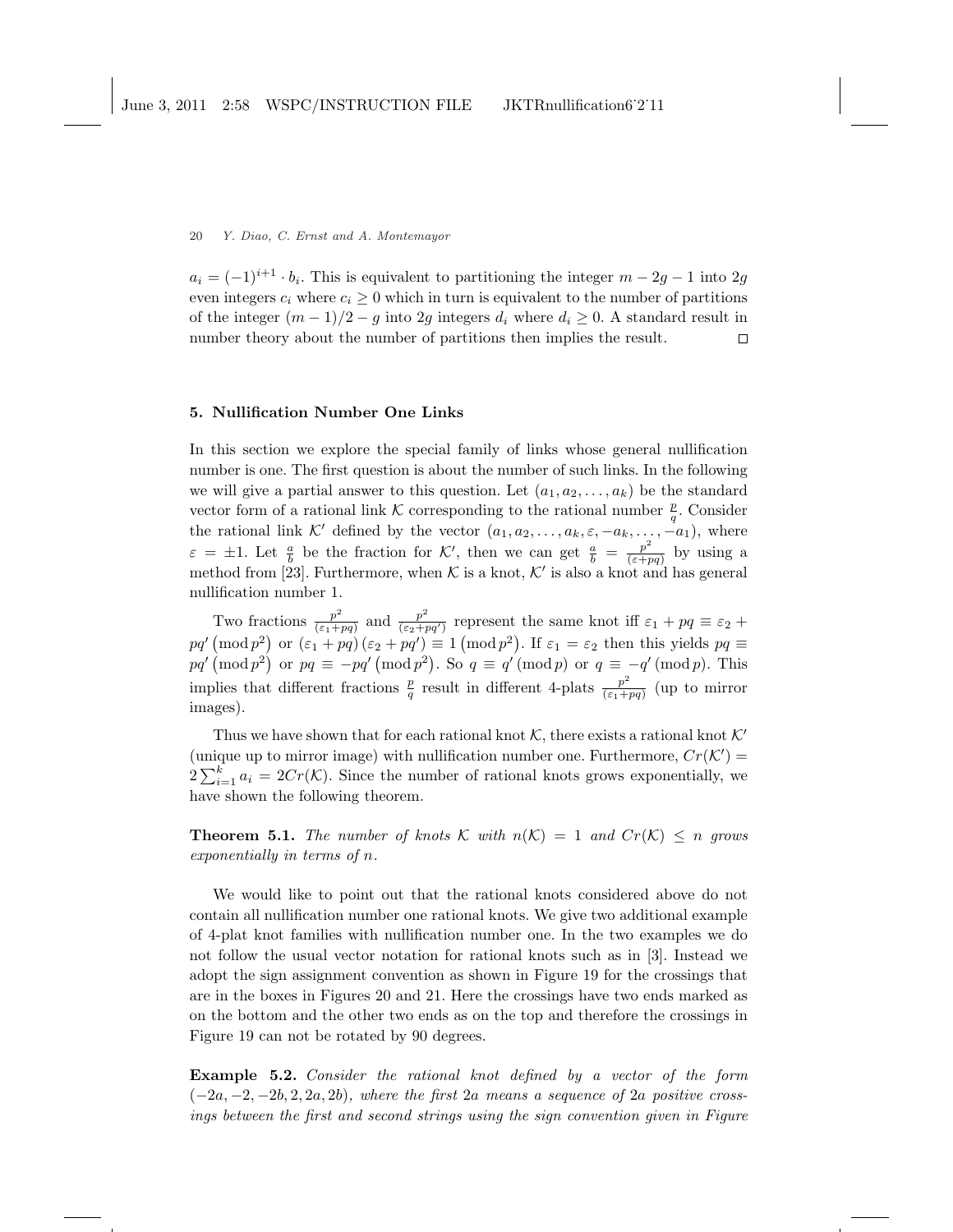

Fig. 19. Crossing (a) is positive and crossing (b) is negative. Notice that this is not how the sign of a crossing in a rational knot is assigned and is only used for the examples here.

19, and so on, as shown in the first diagram of Figure 20. Note that the actual sign convention of the crossings in the boxes does not matter, as long as boxes with opposite signs have twists that are mirror images of each other. By a rotation involving the two top boxes in the first diagram, followed by a proper flype involving the resulting two boxes and some other isotopes, one can see that the first diagram is equivalent to the second one. From there it is relatively easy to see the second diagram can be isotoped to the third diagram. If we smooth the crossing as marked in the third diagram, we end up with the fourth diagram. It is not too hard to see that the fourth diagram is the trivial knot. Thus this family of rational knots is also of general nullification number one. The details of the isotopies used are left to the reader as an exercise.



Fig. 20. The family of rational knots with the vector form  $(-2a, -2, -2b, 2, 2a, 2b)$  using the sign convention as defined in Figure 19. These knots have general nullification number one, where the signed number on a box indicates the number of half twists with the shown sign.

Example 5.3. The second example (of other nullification number one rational knots) is similarly constructed. Here the knot family consists of rational knots defined by vectors of the form  $(-2b, -2, -2a, 2b, 2, 2a)$  as shown in the first diagram of Figure 21. The isotopes leading to the single nullification crossing of the knot are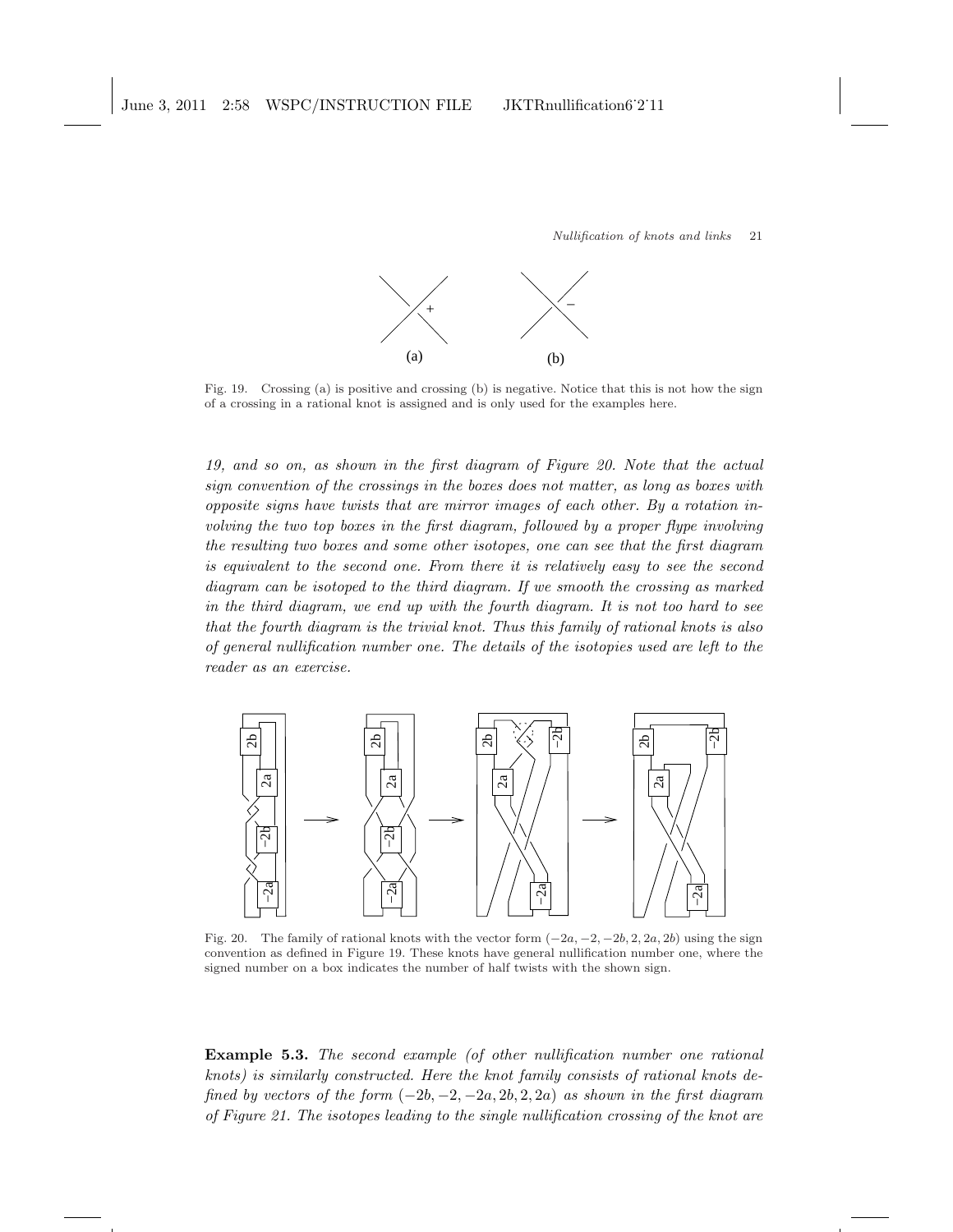illustrated in the rest of the figure.



Fig. 21. Another family of rational knots (defined by vectors of form  $(-2b, -2, -2a, 2b, 2, 2a)$ ) using the sign convention as defined in Figure 19) with general nullification number one.

Note that the actual sign convention as shown in in Figure 19 does not matter as long as the the crossings in the two boxes with the same label have opposite handedness. These three families of rational knots have one interesting property in common, namely that they are all ribbon knots (to be defined next). In fact it was conjectured in [5] that these were the only rational ribbon knots. This conjecture was recently proven in [17].

Let K be a link in  $S^3$ , and  $b: I \times I \to S^3$  be an imbedding such that  $b(I \times I) \cap$  $K = b (I \times \partial I)$ . Let  $K_b = \{K \setminus b(I \times \partial I)\} \cup b(\partial I \times I)$ . If  $K_b$  is a link with an orientation compatible with K then  $K_b$  is called a *banding* of K, or is obtained from  $K$  by band surgery (along  $b$ ). It turns out that nullification and banding are equivalent operations. See Figure 22.



Fig. 22. Top: Nullification via banding. Bottom: Banding via nullification.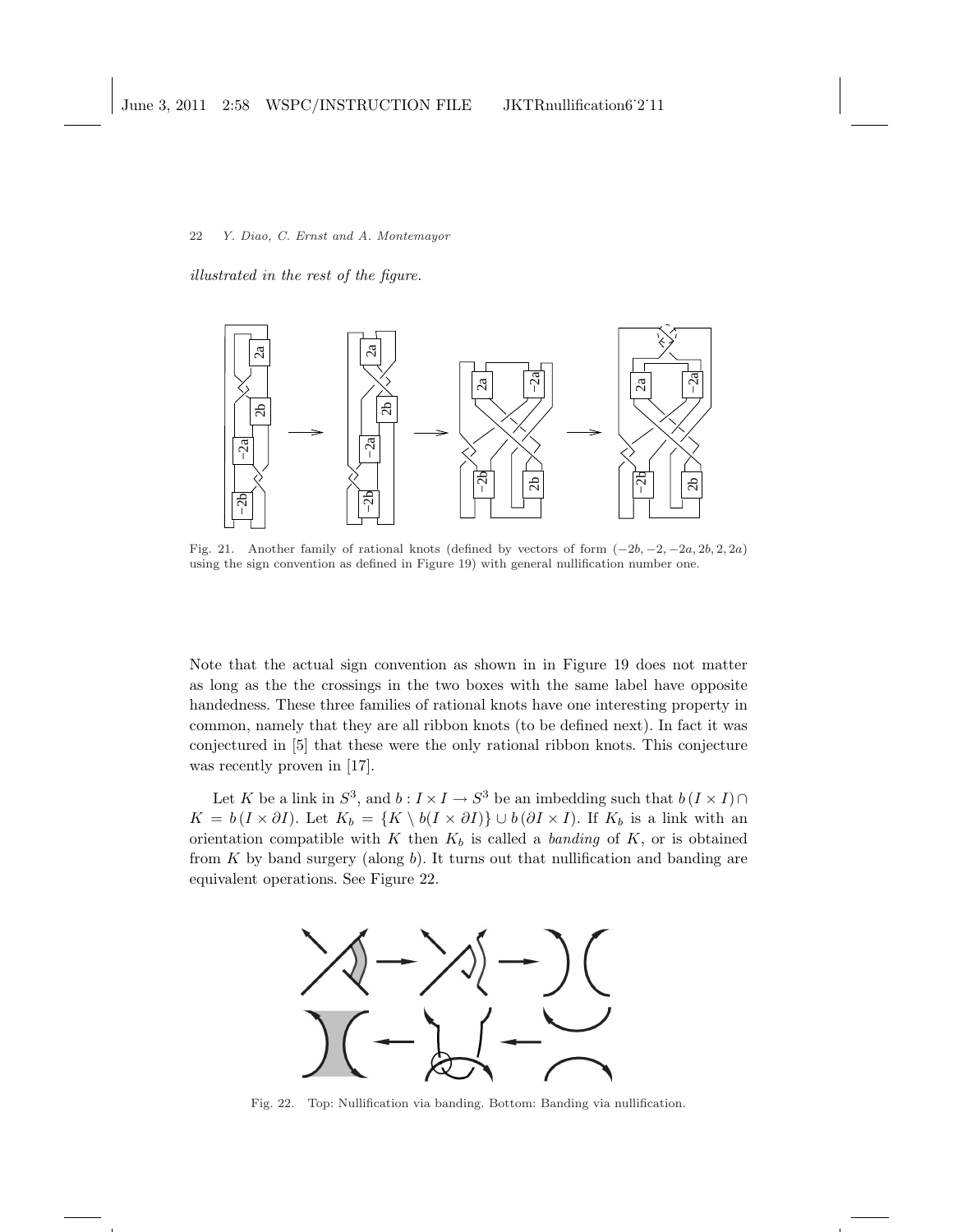A knot K is a *ribbon knot* if it is a knot obtained from a trivial  $(m+1)$ -component link by band surgery along m bands for some m. The minimum of such number  $m$ is called the *ribbon-fusion number* of K and is denoted by  $\mathrm{rf}(\mathcal{K})$ . (This concept was introduced by Kanenobu [15].) If a knot can be nullified in one step then it yields the trivial 2-component link. So a knot has nullification number one if and only if it is a 1-fusion ribbon knot. Using this, one can easily find all nullification number one knots. This can be done by quickly referencing all ribbon presentations of ribbon knots with 10 or fewer crossings (such as in [16]). All such diagrams either explicitly have the necessary crossing, or will have one after applying a Reidemeister move of type II as shown in Figure 23. Furthermore, the fact that 1-fusion ribbon knots have nullification number one, together with the following theorem due to Tanaka [26], implies that the nullification number and the bridge number of a knot are unrelated in general.

**Theorem 5.4.** [26] For any pair  $(p,q)$  of positive integers with  $1 \leq p \leq q$ , there exists a family of infinitely many composite ribbon knots  $K_i$  such that  $2(p+q)+1 \leq$  $b(K_i) \leq 2(p+q+1)$  and  $rf(K_i) = p$ , where  $b(K_i)$  denotes the bridge number of the knot  $K_i$ .

In particular if we let  $(p, q) = (1, q)$  then we get an infinite family of 1-fusion ribbon knots (nullification number one knots) with arbitrarily large bridge number.



Fig. 23. Two examples of nullifying ribbon presentations: on the left is the knot  $6<sub>1</sub>$  where the presentation requires a type II Reidemeister move first, on the right is the knot 8<sup>9</sup> where no Reidemeister moves are needed.

For higher fusion numbers it is not a priori clear whether nullification number is equal to the fusion number. Fusion number  $m$  relies on the separation of a ribbon knot into  $(m + 1)$  trivial components, but nullification does not have such a restriction. So for a given ribbon knot K, it is only obvious that  $n(\mathcal{K}) \leq \text{rf}(\mathcal{K})$ .

Let us end our paper with a few open questions.

1. For a knot or link L, how big can the difference between  $n_r(L)$  and  $n_d(L)$ be? Can we find a class of knots/links such that  $n_d(L) - n_r(L)$  is unbounded over all L from this family?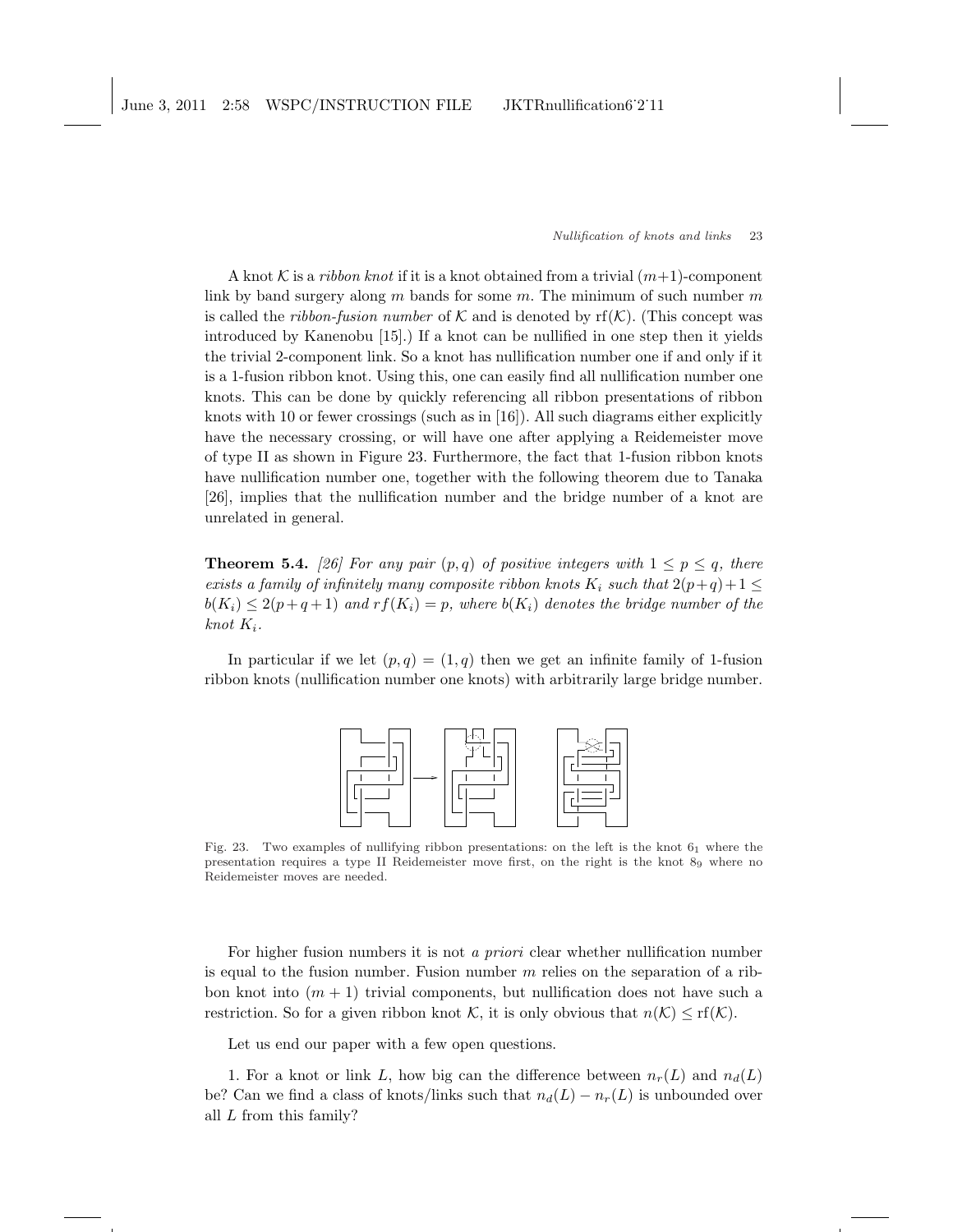2. If  $D'$  is a diagram obtained from an alternating (reduced) diagram  $D$  by one crossing change (so  $D'$  is no longer alternating and it may even be the trivial knot/link), how much smaller is  $n_{D'}$  compared to  $n_D$ ? For alternating knots with unknotting number one,  $n_{D'}$  is simply zero hence this difference can be as large as one wants. However, is there a way to relate this problem with the unknotting numbers in general?

3. By nullifying one crossing in a diagram D (not necessarily minimum) of a knot/link  $K$ , we obtain a new knot/link. How many different knots/links can be obtained this way? In particular, is this number bounded above by  $Cr(\mathcal{K})$ ?

# Acknowledgments

Y. Diao is currently supported by NSF Grants #DMS-0920880 and #DMS-1016460, C. Ernst was partially supported by an internal summer grant from WKU in 2010 and is currently supported NSF grant #DMS-1016420.

## References

- [1] D. Bennequin, L'instanton gordien (d'apres P.B. Kronheimer et T.S. Mrowka), Asterisque 216 (1993), pp. 233-277.
- [2] D. Buck and C. V. Marcotte, Classification of tangle solutions for integrases, a protein family that changes DNA topology, J. Knot Theory Ramifications 16(8) (2007), pp. 969-995.
- [3] G. Burde and H. Zieschang, Knots, de Gruyter, Berlin, 1986.
- [4] J. Calvo, Knot enumeration through flypes and twisted splices, J. Knot Theory Ramifications 6 (1997), pp. 785–798.
- [5] A. J. Casson and C. McA. Gordon, Cobordism of classical knots, In 'A la recherche de la topologie perdue, volume 62 of Progr. Math., pp. 181-199. Birkhauser, Boston, 1986.
- [6] C. Cerf, Nullification writhe and chirality of links, J. Knot Theory Ramifications 6 (1997), pp. 621–632.
- [7] C. Cerf and A. Stasiak, A topological invariant to predict the three-dimensional writhe of ideal configurations of knots and links, PNAS 97(8) (2000), pp. 3795–3798.
- P. Cromwell, *Knots and Links*, Cambridge University Press, 2004.
- [9] Y. Diao, C. Ernst and A. Stasiak, A Partial Ordering of Knots Through Diagrammatic Unknotting, Journal of Knot Theory and its Ramifications  $18(4)$  (2009), 505–522.
- [10] C. Ernst, A. Montemayor and Andrzej Stasiak, Nullification of Small knots, preprint (2010).
- [11] I. Grainge, M. Bregu, M. Vazquez, V. Sivanathan, S. C. Ip and D. J. Sherratt, Unlinking chromosome catenanes in vivo by site-specific recombination, EMBO Journal 26 (2007), pp. 4228-4238.
- [12] J. Hoste and M. Thistlethwaite, Knotscape, www.math.utk.edu/∼morwen/knotscape.
- [13] C. V. Q. Hongler, On the nullification writhe, the signature and the chirality of alternating links, Journal of Knot Theory and its Ramifications  $\mathbf{10}(4)$  (2001), 537–545.
- [14] B. W. Jones, The arithmetic theory of quadratic forms, Carus Math. Monographs, 1950.